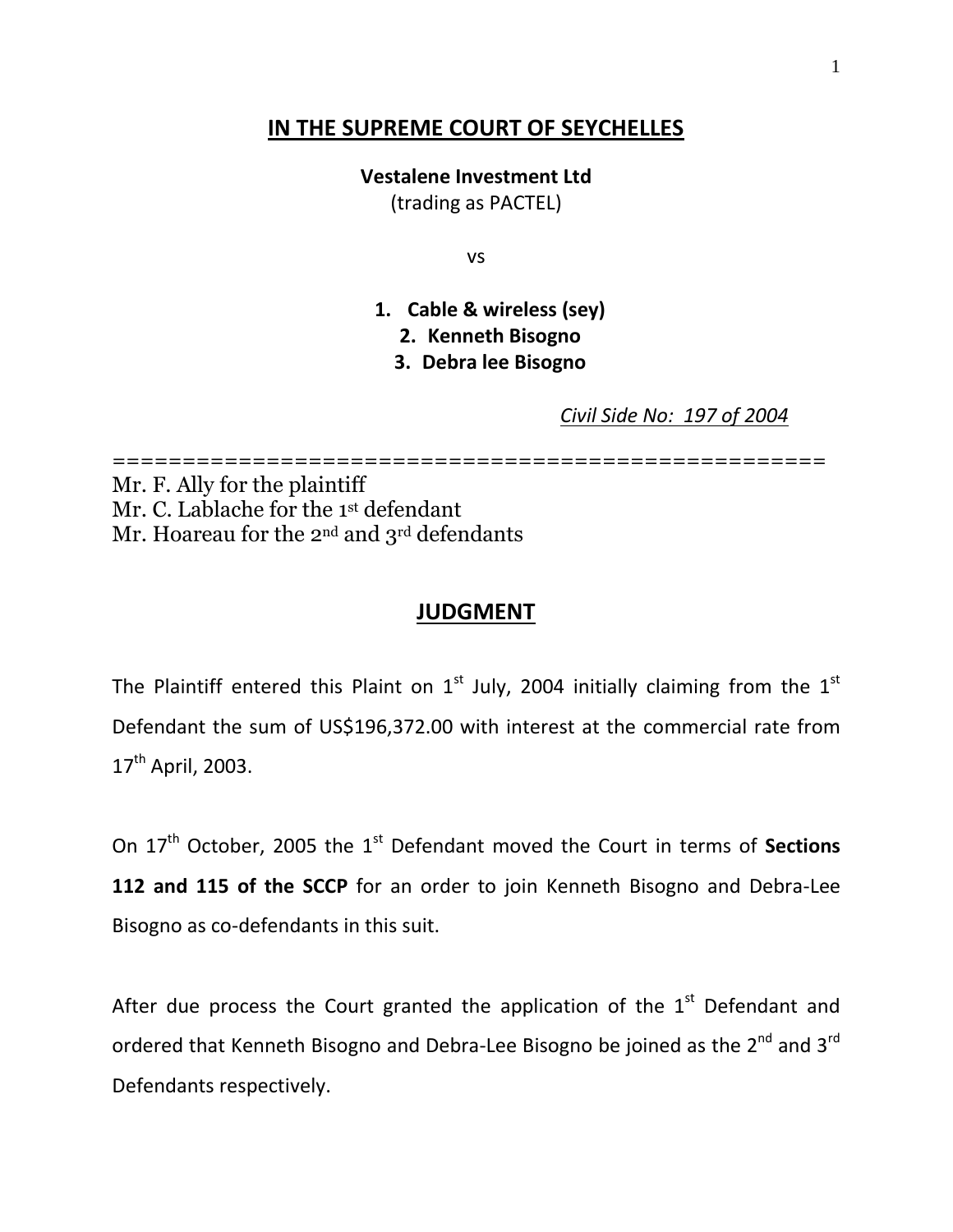The Plaintiff amended the Plaint accordingly and the amended Plaint was served on the  $2^{nd}$  and  $3^{rd}$  Defendants on  $16^{th}$  December, 2005 and they appeared by Counsel on 20<sup>th</sup> February, 2006.

## **The Plaintiff's claims**

The Plaintiff by its amended Plaint prayed the Court for the following orders:

- (i) Ordering the  $1<sup>st</sup>$  Defendant to pay the Plaintiff the sum of **US\$196,372.00** with interest at the commercial rate from 17<sup>th</sup> April, 2003; or
- (ii) Ordering the  $2^{nd}$  and  $3^{rd}$  Defendants to pay the Plaintiff the sum of **US\$196,372.00** with interest at the commercial rate from 17<sup>th</sup> April, 2003; and
- (iii) The whole with costs.

The Plaintiff alleged that in pursuance of an Agreement between itself and the  $1<sup>st</sup>$ Defendant, constituted by exchange of correspondence, it, in November 2002 and

December 2002 sold and delivered to the 1<sup>st</sup> Defendant mobile phone handsets to the total value of US\$196,372.00 as follows: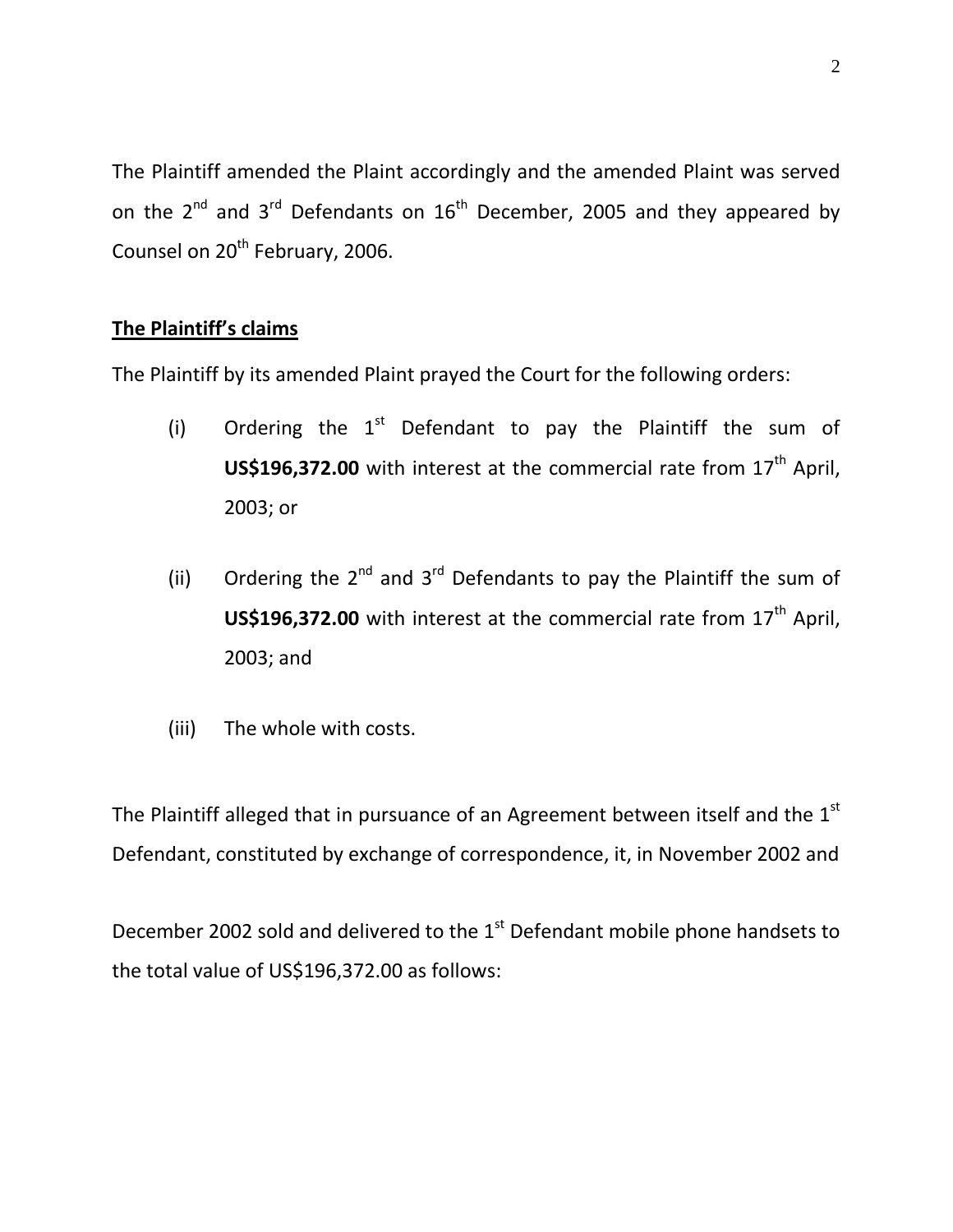| 150 Motorola T 191 | @ US\$ 242.96 | US\$ 36,444.00  |
|--------------------|---------------|-----------------|
| 100 Nokia 5210     | @ US\$385.88  | US\$ 38,588.00  |
| 400 Nokia 3410     | @ US\$ 303.35 | US\$ 121,340.00 |

The 1<sup>st</sup> Defendant was to pay the Plaintiff that sum of **US\$196,372.00** by telegraphic transfers in eight weekly installments.

In breach of the above agreement the  $1<sup>st</sup>$  Defendant failed and refused to pay the Plaintiff the said US\$196,372.00.

Upon the Plaintiff's repeated requests and notices to the  $1<sup>st</sup>$  Defendant to pay the Plaintiff the above sum, the  $1<sup>st</sup>$  Defendant denied the Plaintiff's claim alleging that it has discharged all its payment obligations to the Plaintiff by having paid the sum of SR1,370,087.50 to the  $2^{nd}$  and  $3^{rd}$  Defendants who were trading under the business name of "SoftCell", a business undertaking, whom the  $1<sup>st</sup>$  Defendant took as being the Plaintiff's agents in Seychelles. The first letter of demand from the Plaintiff is dated  $17<sup>th</sup>$  April, 2003.

The Plaintiff averred that it has never appointed the  $2^{nd}$  and  $3^{rd}$  Defendants or notified the  $1<sup>st</sup>$  Defendant that it has appointed the  $2<sup>nd</sup>$  and  $3<sup>rd</sup>$  Defendant as its agents for the purpose of the said transaction and that if the  $2^{nd}$  and  $3^{rd}$ Defendants represented to the  $1<sup>st</sup>$  Defendant that they were the Plaintiff's agent for the purpose of the said transaction, then this was done without the Plaintiff's authority.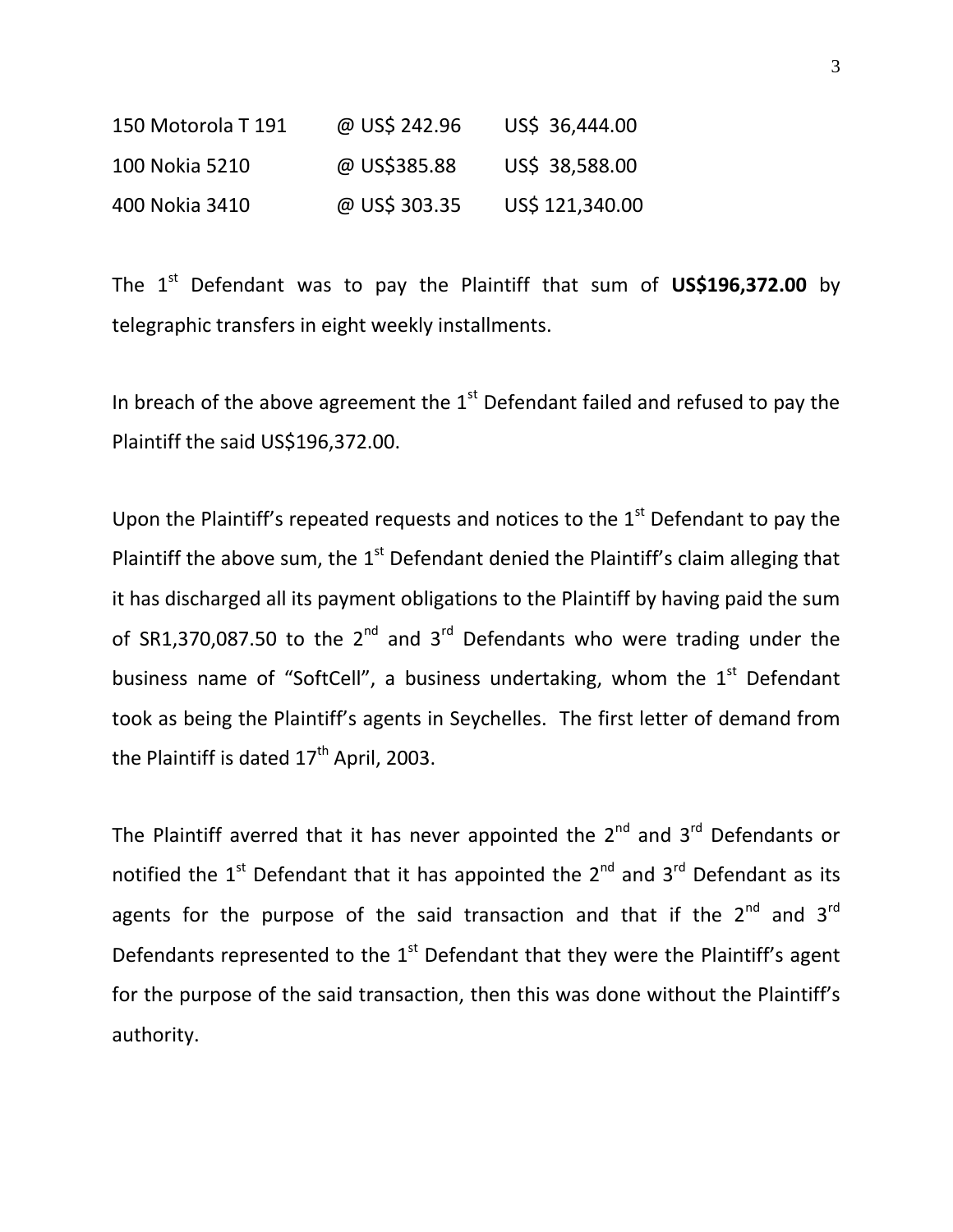The Plaintiff also averred that the sum of US\$196,372.00 is still due from the  $1<sup>st</sup>$ Defendant in that despite the  $1<sup>st</sup>$  Defendant's claim that it has paid the Plaintiff the sum of SR1,370,087.50 through the 2<sup>nd</sup> and 3<sup>rd</sup> Defendants, the Plaintiff has not, to date, received any or all of the said sum from the  $2^{nd}$  and  $3^{rd}$  Defendants.

On the basis of its averments, the Plaintiff claimed to have suffered loss and damage in the sum of US\$196,372.00 with interests at the commercial rate from the  $17<sup>th</sup>$  April, 2003, which the 1<sup>st</sup> Defendant is liable to make good to the Plaintiff.

Alternatively, if it is proved that the  $1<sup>st</sup>$  Defendant has paid the  $2<sup>nd</sup>$  and  $3<sup>rd</sup>$ Defendants the sum claimed herein the Plaintiff averred that it has not received any or all of the said sum from the  $2^{nd}$  and/or  $3^{rd}$  Defendants and as a result they shall be liable to pay the said sum to the Plaintiff.

## **Defence of 1st Defendant**

The  $1<sup>st</sup>$  Defendant denied the Plaintiff's claim alleging that it has discharged all its payment obligations to the Plaintiff by having paid the sum of SR1,370,087.50 to the  $2^{nd}$  and  $3^{rd}$  Defendants who were trading under the business name of "SoftCell", a business undertaking, whom the  $1<sup>st</sup>$  Defendant took as being the Plaintiff's agents in Seychelles.

The 1<sup>st</sup> Defendant contended that:

(a) The Plaintiff was at all material times represented in Seychelles by the 2<sup>nd</sup> and 3<sup>rd</sup> Defendants trading as Soft Cell (Seychelles).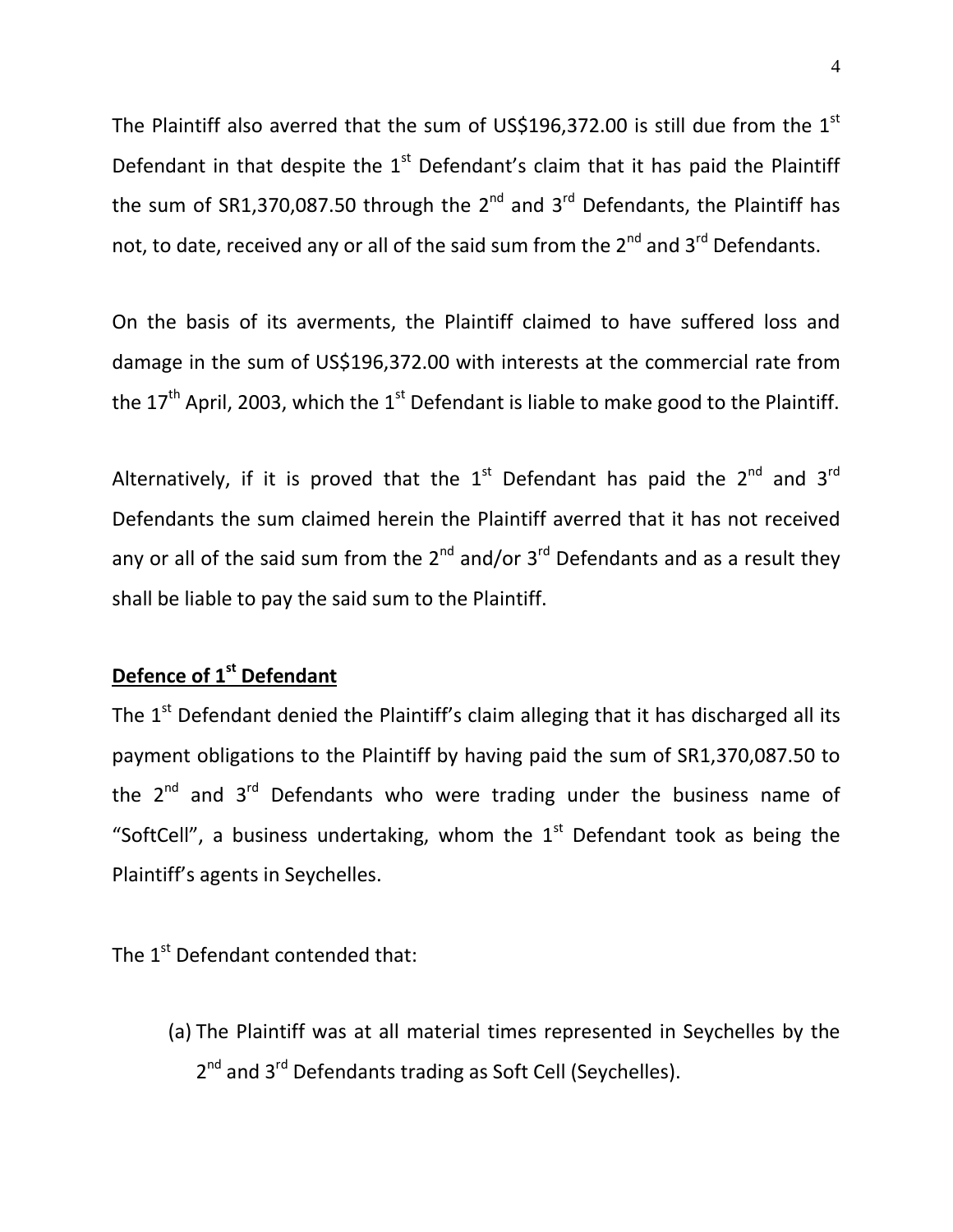(b)The  $1<sup>st</sup>$  and  $2<sup>nd</sup>$  Defendants' Purchase Order to the Plaintiff was for the following quantities of mobile phones:

330 Motorola T191, 100 Nokia 5210, 420 Nokia 3410, and 300 Nokia 3310

All the above amounting to a total of **SR1,626,783.40**.

(c)It was agreed that the  $1<sup>st</sup>$  Defendant would pay for the mobile phones cash to the  $2^{nd}$  and  $3^{rd}$  Defendants in 8 equal weekly installments of **SR203,347.93** each, commencing on the week of arrival in Seychelles of the  $1^{st}$  consignment of mobile phones.

4

- (d)Only the quantities of mobile phones set out in the Amended Plaint were delivered in Seychelles to the  $1<sup>st</sup>$  Defendant, amounting to **SR1,046,862.17.**
- (e)However, the  $1<sup>st</sup>$  Defendant had paid a total of  $SR1,370,087.58$ (consisting of 6 installments of **SR203,347.93** and 1 installment of **SR150,000.00**) to the 2<sup>nd</sup> and 3<sup>rd</sup> Defendants to the credit of the Plaintiff, thus overpaying the Plaintiff by the sum of **SR323,225.41.**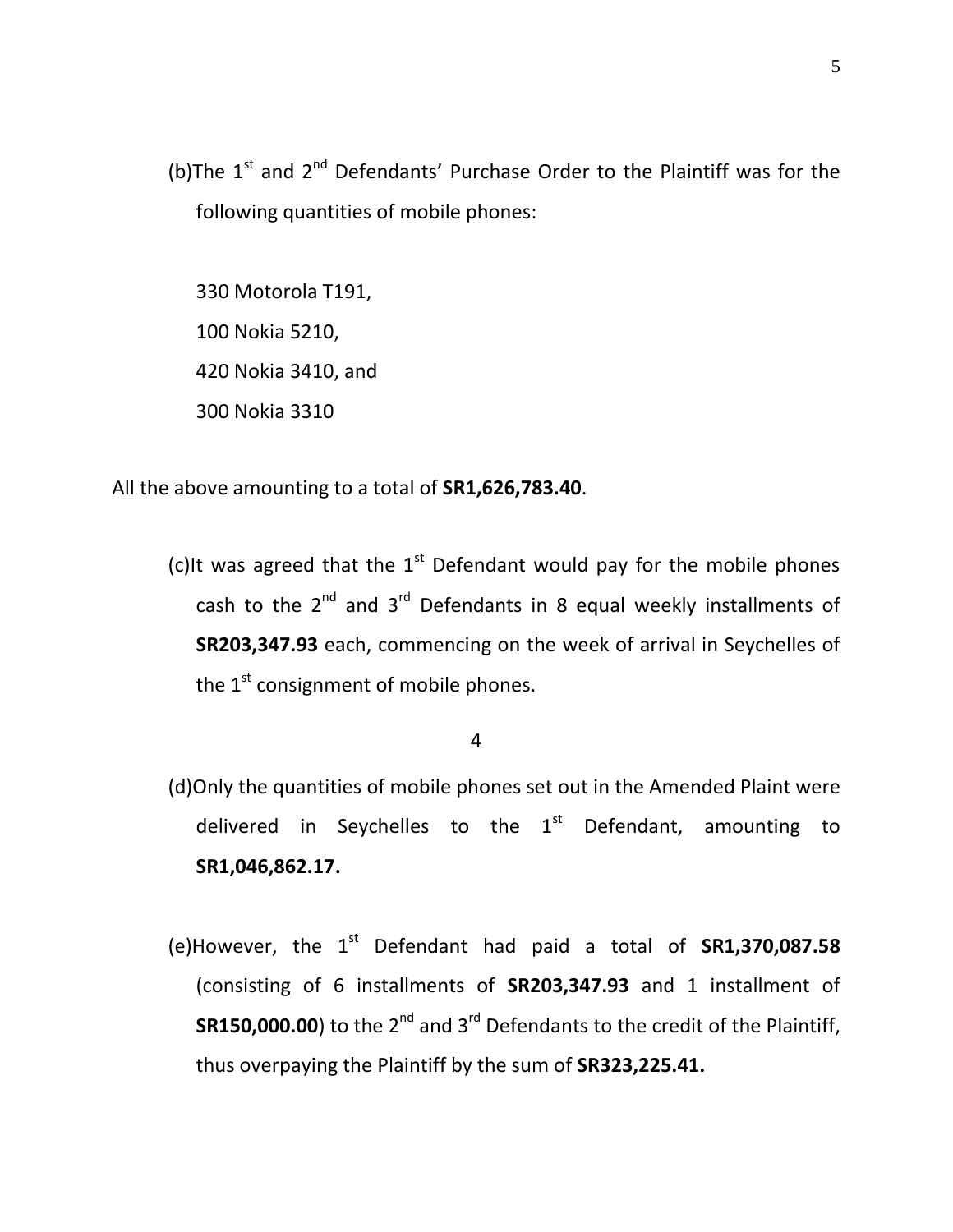The  $1<sup>st</sup>$  Defendant also contended that it was agreed that the purchase price of all the mobile phones would be paid in Seychelles Rupees to the  $2^{nd}$  and  $3^{rd}$ Defendants in Seychelles to the credit of the Plaintiff.

The  $1<sup>st</sup>$  Defendant denied each and every allegation inasmuch as it averred or suggested that it is liable to the Plaintiff for any sum in respect of the purchase of the mobile phones or for any loss or damage as alleged or at all.

## **Counter-claim of 1st Defendant**

The  $1<sup>st</sup>$  Defendant repeated its averments and averred that it overpaid the Plaintiff by SR323,225.41 in the purchase of the mobile phones.

At the request of the 1<sup>st</sup> Defendant, the Plaintiff credited a total of **SR.260,725.00** to the trading account of the  $1<sup>st</sup>$  Defendant with  $2<sup>nd</sup>$  and  $3<sup>rd</sup>$  Defendants (for the provision of repair services and phones), leaving a balance of **SR62,500.00**, which remains outstanding and payable to the  $1<sup>st</sup>$  Defendant.

In the premises, the 1<sup>st</sup> Defendant has incurred a loss in the sum of SR62,500.00 and which the Plaintiff is liable in law to make good to the 1st Defendant.

# **Reply to 1 st Defendant's Counter-Claim by Plaintiff**

The Plaintiff denied the counter-claim of the  $1<sup>st</sup>$  Defendant and put it to the strict proof thereof.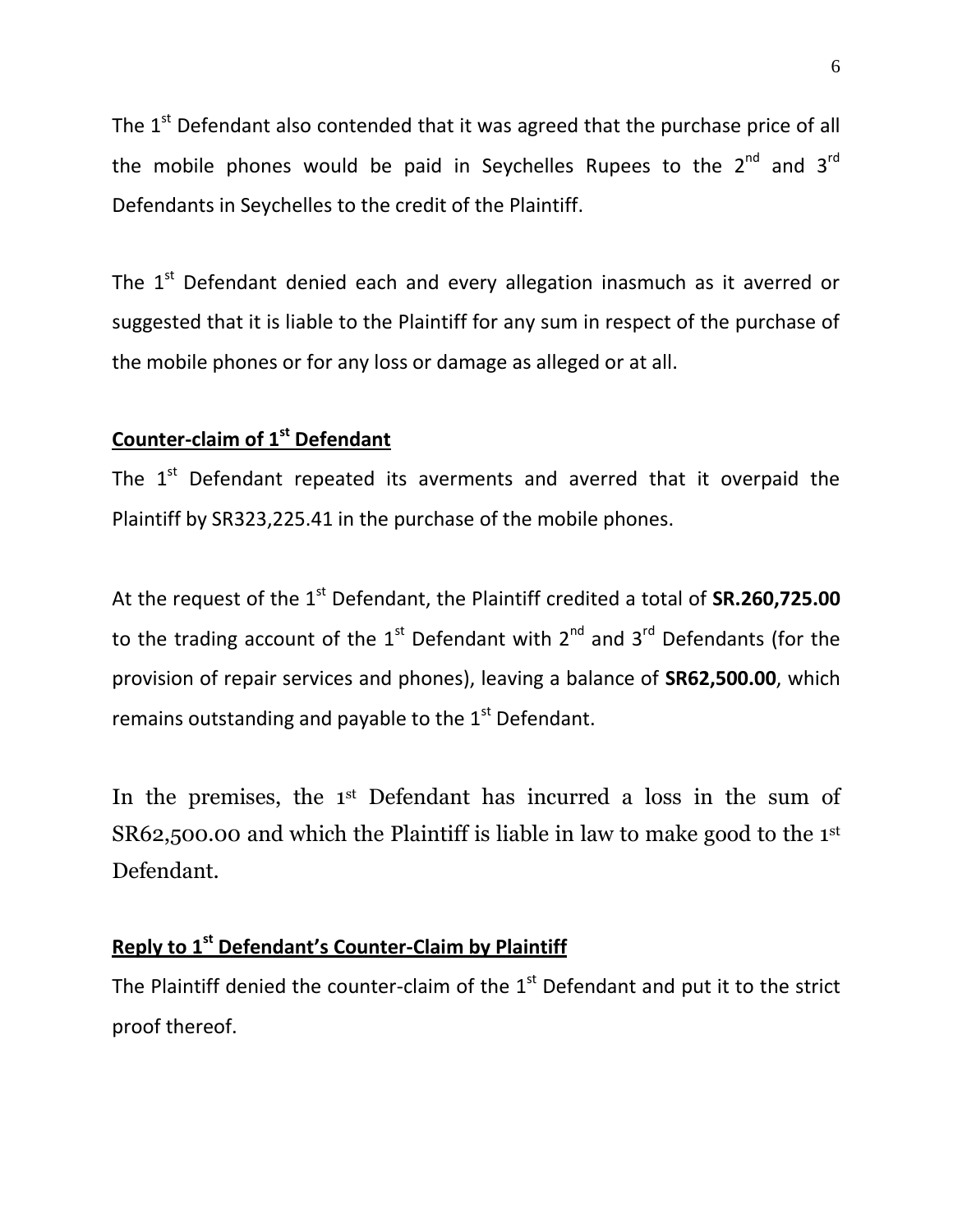### **Request by the Plaintiff**

The Plaintiff requested for better and further particulars of the defence of the 1<sup>st</sup> Defendant but there was no response made.

# **Reply to 1 st Defendant's Counter-Claim by 2nd and 3rd Defendants**

The 2<sup>nd</sup> and 3<sup>rd</sup> Defendants did not answer the counter-claim of the 1<sup>st</sup> Defendant.

# **Defence of 2nd and 3rd Defendants**

The  $2^{nd}$  and  $3^{rd}$  Defendants entered their joint statement of defence and raised the following pleas in limine litis:

- 1. The  $2^{nd}$  and  $3^{rd}$  Defendants have improperly been joined as Defendants in the proceedings.
- 2. The pleadings against the  $2^{nd}$  and  $3^{rd}$  Defendants should be struck out, as it does not disclose any reasonable cause of action against the  $2^{nd}$  and 3<sup>rd</sup> Defendants.

On the merits, the  $2^{nd}$  and  $3^{rd}$  Defendants denied that the  $1^{st}$  Defendant had discharged all its alleged payments obligations to the Plaintiff by having paid the sum of **SR1,370,087.80** to them.

The  $2^{nd}$  and  $3^{rd}$  Defendants also denied that they ever represented to the  $1^{st}$ Defendant that they were the Plaintiff's agent for the purpose of receiving the sum of SR1,370,087.80.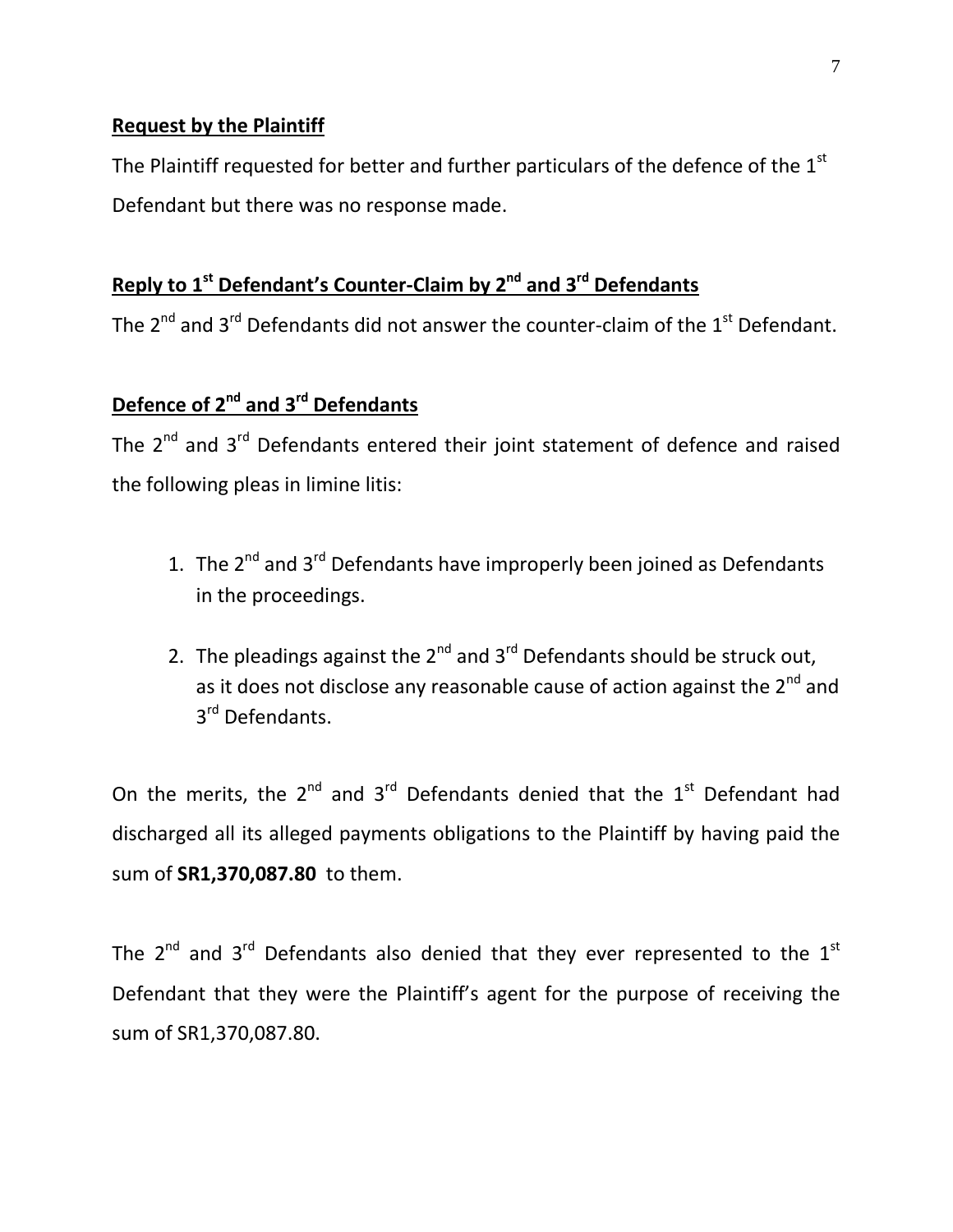The  $2^{nd}$  and  $3^{rd}$  Defendants further denied that the  $1^{st}$  Defendant has paid the sum of SR1,370,087.80 to the Plaintiff through them.

The  $2^{nd}$  and  $3^{rd}$  Defendants denied that they are liable to pay the Plaintiff the sum of US\$196,372.00 with interests at the commercial rate from the  $17<sup>th</sup>$  April, 2003.

By way of further answer the  $2^{nd}$  and  $3^{rd}$  Defendants averred that any sum of money they received from the  $1<sup>st</sup>$  Defendant was a result of  $-$ 

- (i) a separate contract of sale between the  $1<sup>st</sup>$  Defendant and them trading as soft-cell; and
- (ii) a separate contract for service between the  $1<sup>st</sup>$  Defendant and them trading as soft-cell.

## **Plea in Limine Litis**

The  $2^{nd}$  and  $3^{rd}$  Defendants were joined at the instance of the  $1^{st}$  Defendant after following due judicial process. The  $2^{nd}$  and  $3^{rd}$  Defendants therefore have so far been properly joined in accordance with judicial procedures. However, whether they ought to have been made parties to this suit can only be determined at the conclusion of the case after hearing evidence of the parties.

Paragraphs 8, 9, 10, 12 as well as prayer (ii) of the Plaint indeed raise matters related to the  $2^{nd}$  and  $3^{rd}$  Defendants that called for their responses, if any. In fairness to them their presence in Court to defend their interests is a matter of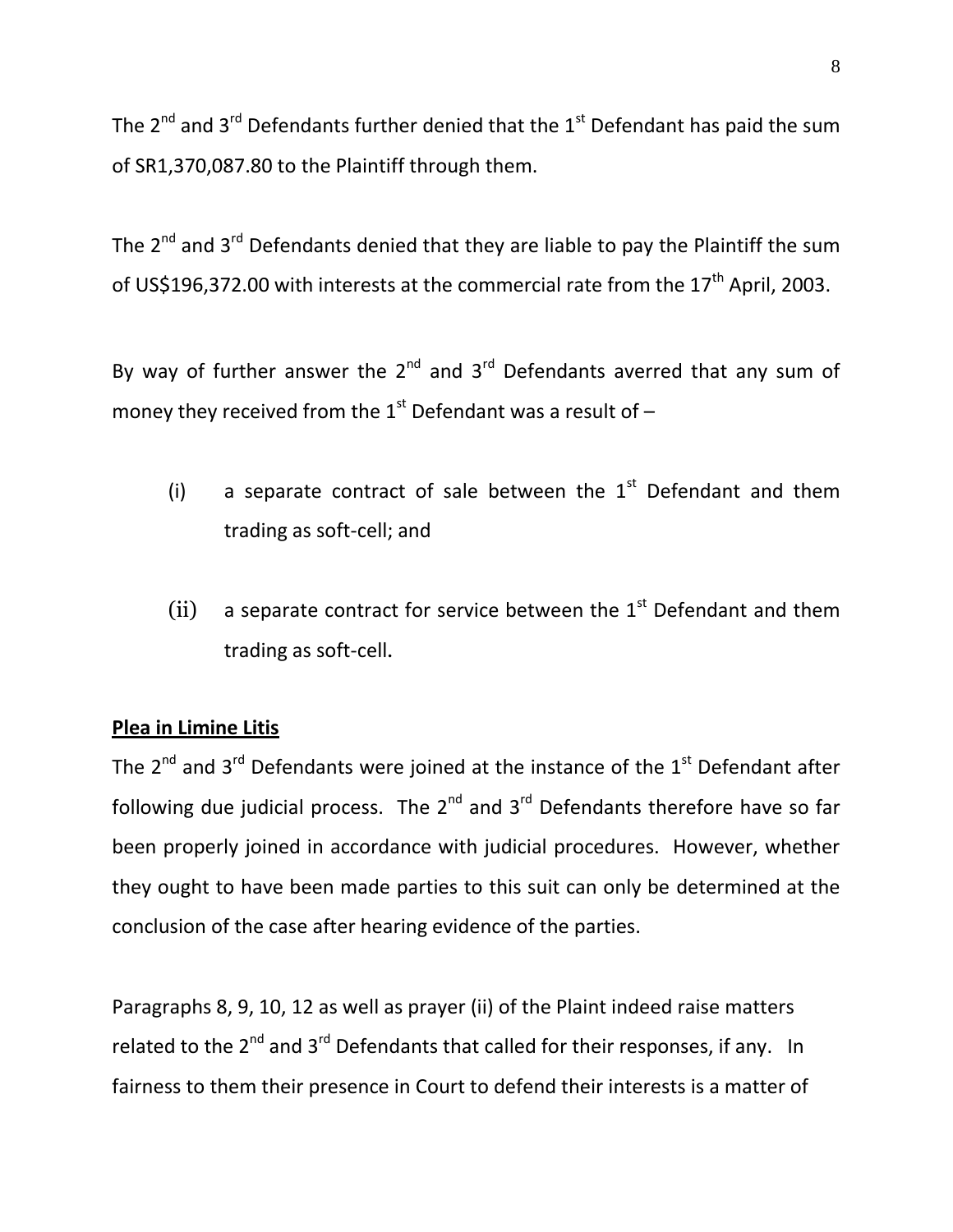natural justice. Again, whether the cause of action alleged in this suit against the 2nd and 3rd Defendants can only be determined at the conclusion of the case after hearing evidence of the parties.

#### **The issues**

The Plaintiff claimed to have to date not received any, or all, of that sum of US\$196,372.00 either from the 1<sup>st</sup> Defendant or the 2<sup>nd</sup> and 3<sup>rd</sup> Defendants for the phone handsets it had supplied to the  $1<sup>st</sup>$  Defendant hence this sum is still due to the Plaintiff. If that is so, the Plaintiff had suffered loss in the sum of US\$196,372.00.

The Plaintiff is now claiming that sum of US\$196,372.00 from the Plaintiff or alternatively, if it is proved that the  $1<sup>st</sup>$  Defendant has paid that sum to the  $2<sup>nd</sup>$  and 3<sup>rd</sup> Defendant, then that sum is due from the 2<sup>nd</sup> and/or 3<sup>rd</sup> Defendants and as a result they should be liable to pay that sum to the Plaintiff.

This Court has to determine whether there is sufficient proof to establish that the 1<sup>st</sup> Defendant has paid that sum of US\$196,372.00 or its equivalent in Seychelles Rupees to the  $2^{nd}$  and  $3^{rd}$  Defendants.

Who is now liable to make good the sum of US\$196,372.00 or its equivalent in Seychelles Rupees with interests at the commercial rate from the  $17<sup>th</sup>$  April, 2003 to the Plaintiff?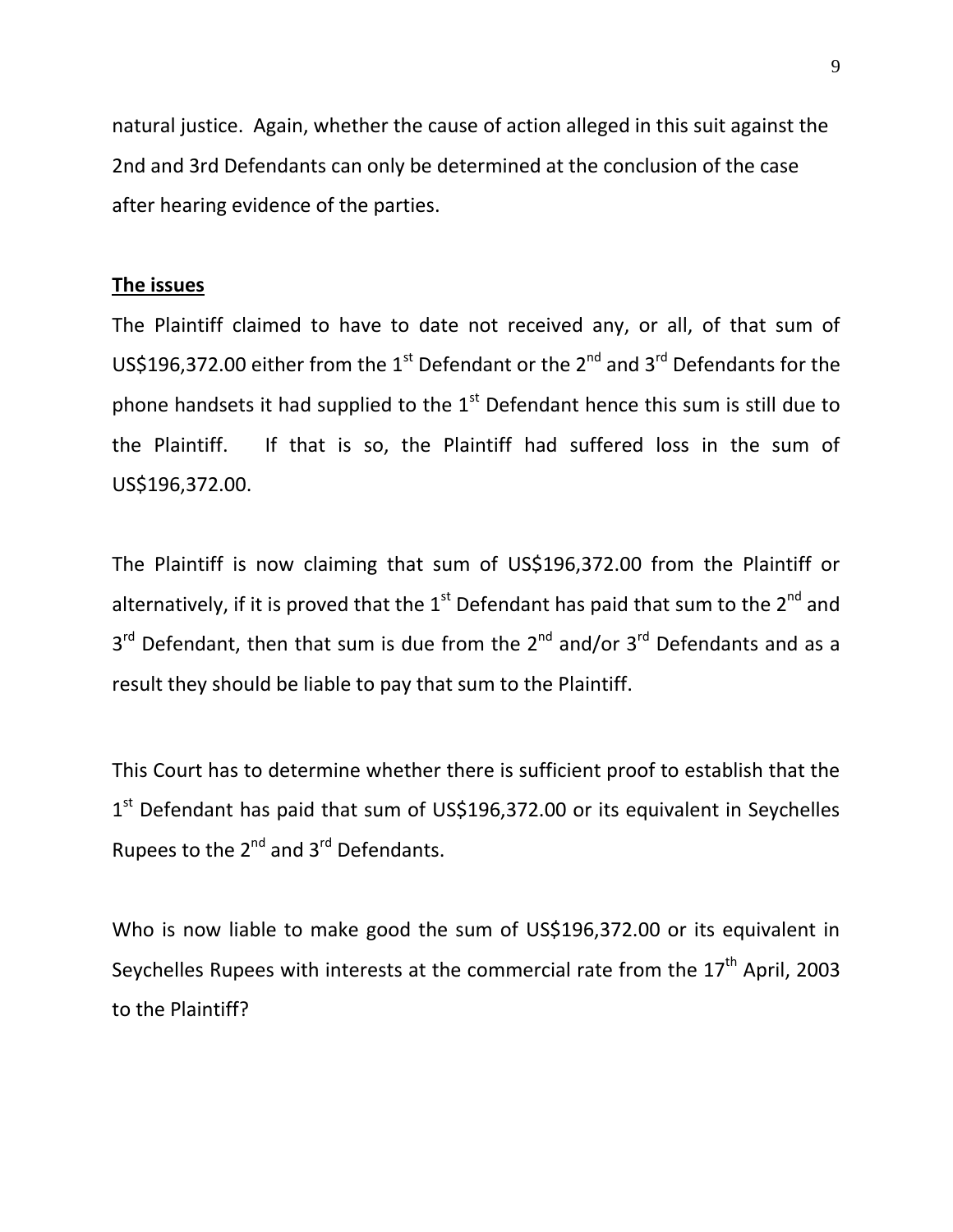If this Court finds and concludes that the  $1<sup>st</sup>$  Defendant had indeed paid the said sum to the  $2^{nd}$  and  $3^{rd}$  Defendants then the adjudication would end here and judgment would be entered in favour of the Plaintiff as against the  $2^{nd}$  and  $3^{rd}$ Defendants. If this Court finds and concludes otherwise, then it will proceed to determine who is liable to pay the Plaintiff.

## **Counter-claim of 1st Defendant**

The 1st Defendant claimed to have overpaid the Plaintiff the sum of **SR323,225.41** in connection with the purchases of the mobile phones. At its request, the Plaintiff credited a total of **SR.260,725.00** to an ongoing account which the 1<sup>st</sup> Defendant had with  $2^{nd}$  and  $3^{rd}$  Defendants (for the latter's provision of repair services and phones), leaving an unpaid balance of **SR62,500.00**, which remains outstanding and payable to the  $1<sup>st</sup>$  Defendant.

In the circumstances the  $1<sup>st</sup>$  Defendant claimed to have incurred a loss in the sum of SR62,500.00 that the Plaintiff is liable in law to make good to the  $1<sup>st</sup>$  Defendant.

Who is now liable in law to make good to the  $1<sup>st</sup>$  Defendant for that unpaid balance of SR62,500.00.

#### **The Facts**

The Plaintiff is an existing company registered under the laws of South Africa trading under the business name of "Pactel". The 1<sup>st</sup> Defendant is an existing company registered under the laws of Seychelles. The  $2^{nd}$  and  $3^{rd}$  Defendants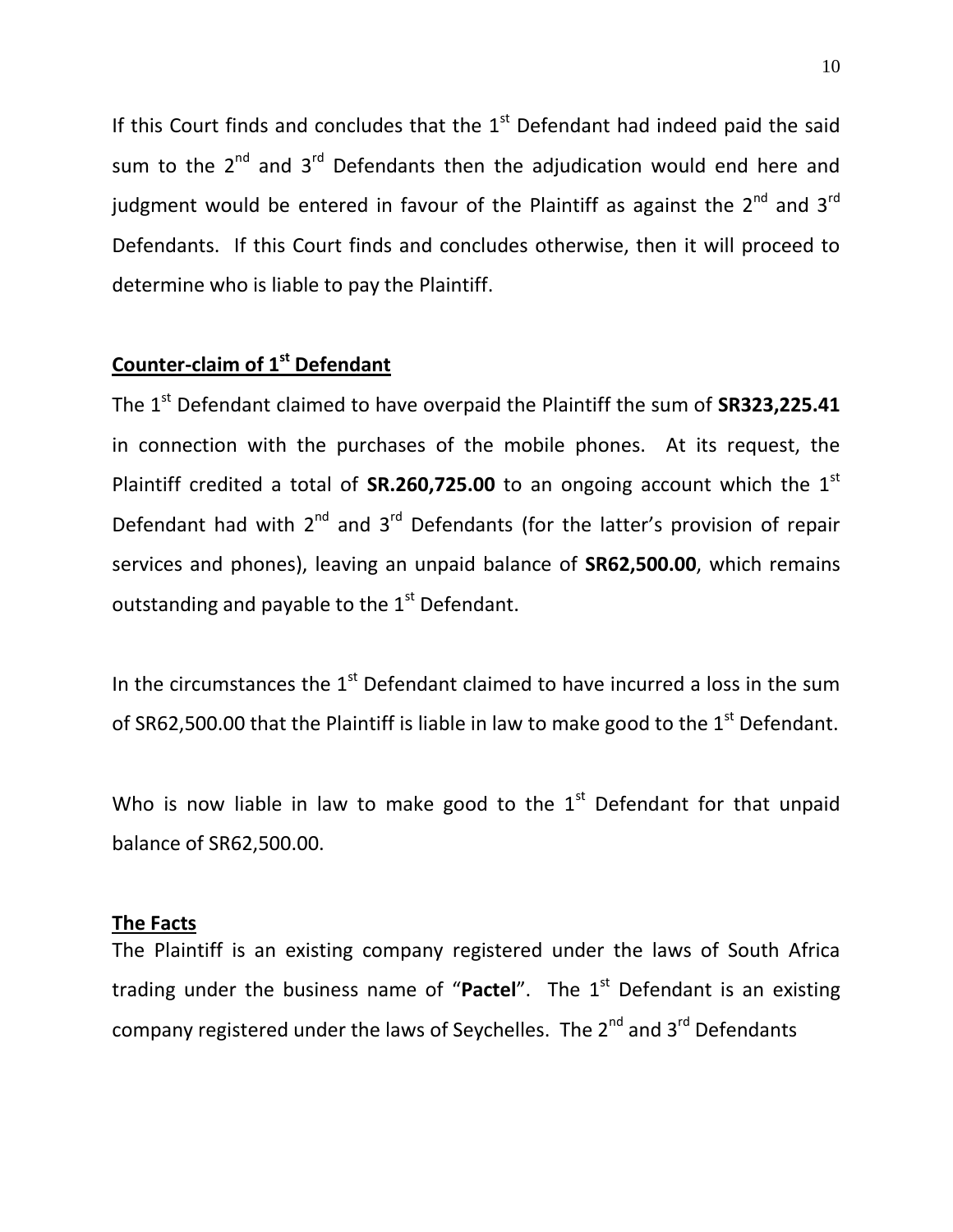were members of a business undertaking trading under the name of Soft-Cell (Seychelles) in Seychelles. In the circumstances all parties to this suit are traders and the law applicable in the circumstances is the Commercial Code.

**Mr. Ed Marchand** of South Africa is the Managing Director of the Plaintiff whose main business activity was the selling of cell phones. In November 2002 a Purchase Order **(Exhibit P3)** made out in the name of the Plaintiff trading as "Pactel" for the attention of its Mr. Joe Ndekwe, was received from the  $1<sup>st</sup>$ Defendant employee Mr. Peter Durup, for different models of cell phones. The term of payment, as stated on the Purchase Order was to be by 8 weekly cash installments.

The Plaintiff shipped the goods to the  $1<sup>st</sup>$  Defendant directly from the United Kingdom. The invoices were made out to the  $1<sup>st</sup>$  Defendant.

**Exhibit P4** is an invoice dated 23 November, 2002 for 150 Motorola T 191 Mobile Phones and 100 Nokia 5210 Mobile Phones in the sum of **US\$75,032.00.** It is indicated on that invoice that payment was to be by telegraphic transfer to Vestalene Investments (Pty) Ltd in South Africa. **Exhibits P6 and P7** refer to the same goods but the price is quoted in Seychelles Rupees – both invoices totaling **SR378,445.00** the equivalent of **US\$75,032.00.**

**Exhibit P5** is another invoice dated 13<sup>th</sup> December, 2002 for 400 Nokia 3410 Mobile Phones in the sum of **US\$121,340.00.** Likewise it is stated on the invoice that payment was to be by telegraphic transfer to Vestalene Investments (Pty) Ltd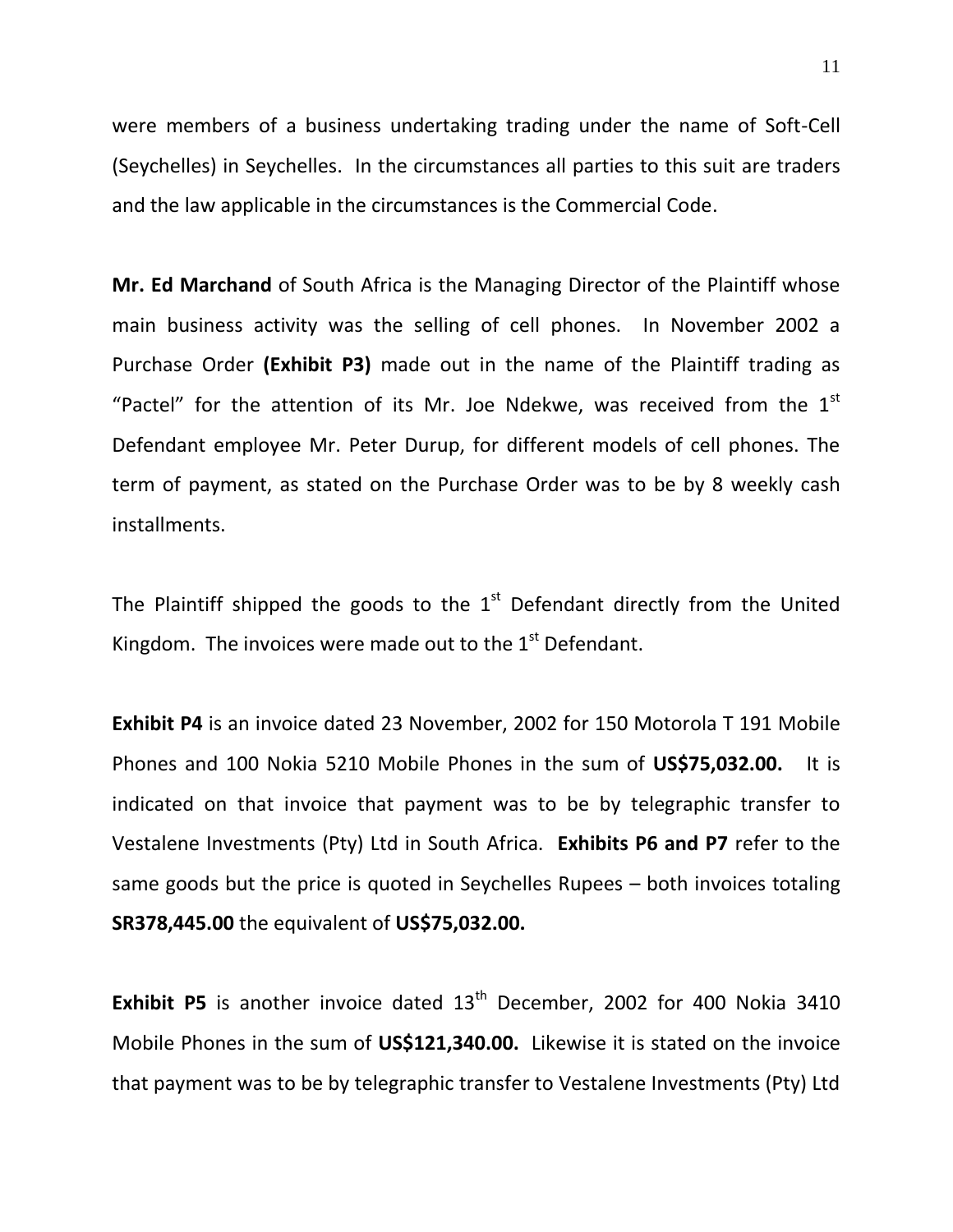in South Africa. **Exhibit P8** refers to the same goods but the price is quoted in Seychelles Rupees totaling **SR427,800.00**.

The  $1^{st}$  Defendant received a total consignment of 400 x Nokia 3410; 150 x Motorola T191 and 400 x Nokia 5210. The total invoiced amount for these items is **US\$196,372.00** or **SR806,245.00.**

**Exhibit P9** is a letter of demand dated 4<sup>th</sup> April, 2003 from the Lawyer of the Plaintiff Messrs. Bloch Gross & Associates addressed to Mr. Geoff Houston the Chief Executive Officer of the  $1<sup>st</sup>$  Defendant. The  $1<sup>st</sup>$  Defendant responded by letter dated 17<sup>th</sup> April, 2003, (**Exhibit P10**) stating that all telephone hand sets supplied so far have been paid to Soft Cell, the Plaintiff's agent in Seychelles.

On the same date,  $17<sup>th</sup>$  April, 2003 the Lawyer of the Plaintiff wrote back to the Chief Executive Officer of the 1<sup>st</sup> Defendant, (Exhibit P11) copied to Mr. Bhatti Naril, the Chief Financial Controller of the 1<sup>st</sup> Defendant (Exhibit P12).

Upon receipt of that response, the Plaintiff's Lawyer wrote back to the  $1<sup>st</sup>$ Defendant on 23rd April, 2003 **(Exhibit P13**). Again, on 25th April, 2003 the Plaintiff's Lawyer wrote to the 1<sup>st</sup> Defendant (Exhibit P14). The 1<sup>st</sup> Defendant responded on 29th April, 2003 **(Exhibit P15)** inter alia stating –

> *"…your assertions that Softcell was not the agent of your client in Seychelles and that we were not entitled to make payment of Softcell are categorically denied. Our*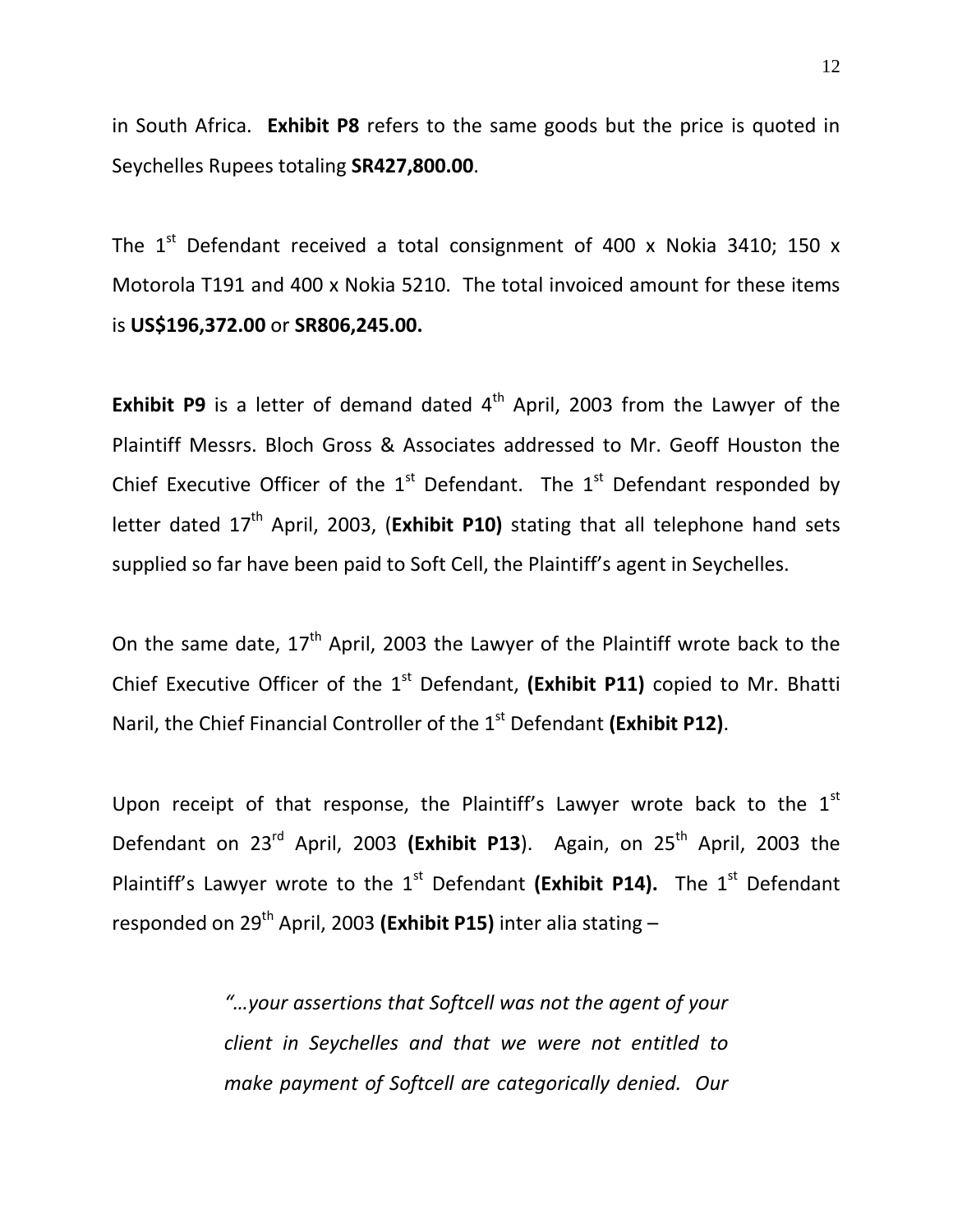*business relationship with your client and Softcell dates back to some 2 years ago and involved several purchases; over that period of time payments of all monies due to your client were made to Softcell. As in previous purchases, Softcell was involved in this last transaction as the agent of your client and there never was the slightest of indication that your client had terminated that mandate".* 

The Plaintiff's Lawyer wrote again on 13<sup>th</sup> May, 2003 (Exhibit P16) to Mr. Geoff Houston who replied on 30<sup>th</sup> May, 2003 (Exhibit P17) paragraphs 2 and 3 of which reads thus:

> *"Your client's insistence that Softcell was not mandated to act as its agent in Seychelles in respect of the last transaction flies in the teeth of the correspondence emanating from your client. Furthermore, your client's invoices for that transaction were printed and issued in Seychelles by Softcell.*

> *But more importantly, we have confirmation from Mr. Kenneth Bisogno of Softcell that he has paid your client a total of US\$57,139, from funds collected on its behalf in Seychelles in respect of the last transaction. We are informed that a sum of US\$20.76 has been retained by*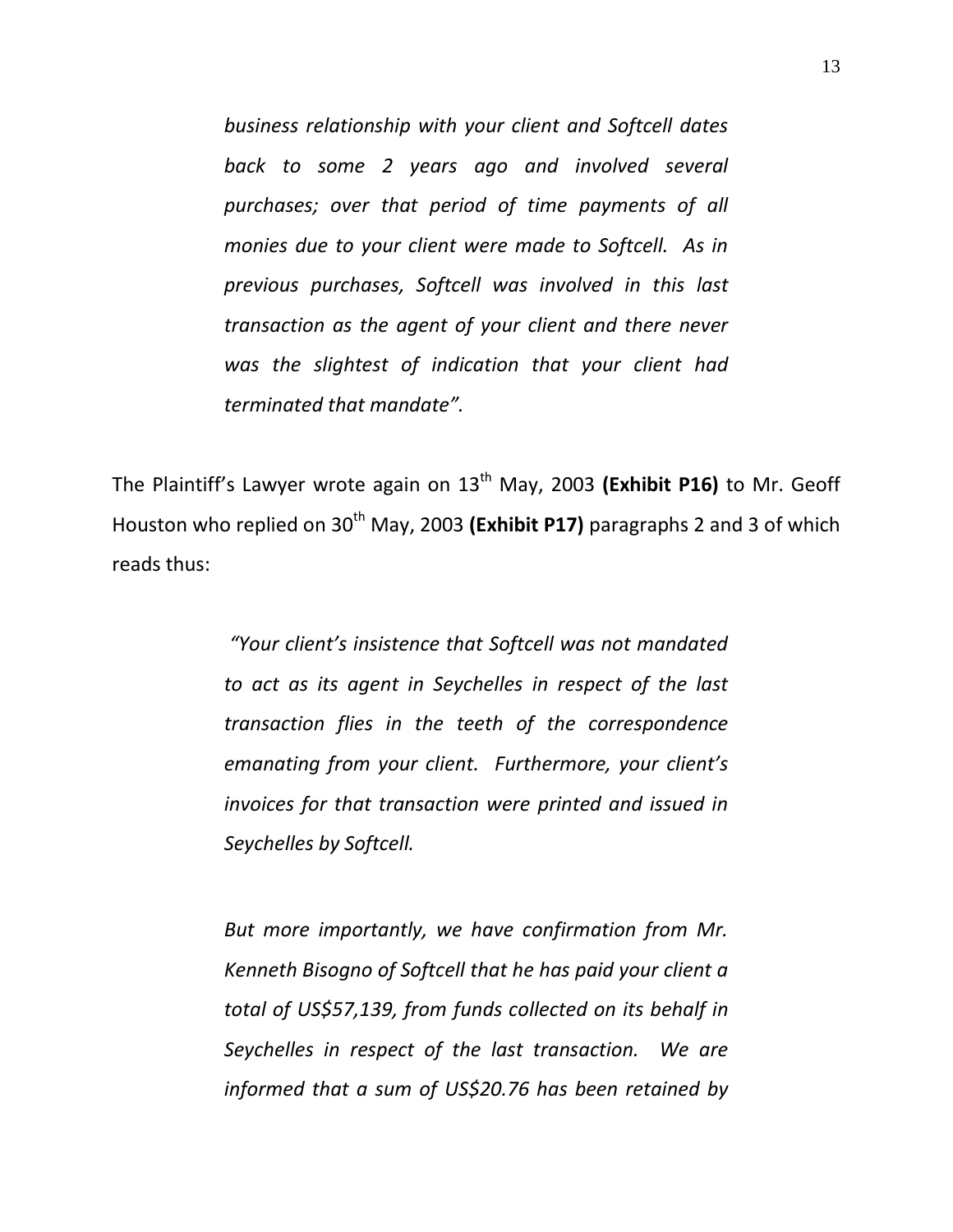*Softcell on account of some dispute with your client! We have details of the payments made by Mr.Bisogno, including the (sic) your client's bank receipts for the payments made by way of bank transfers. We will make them available to you if you so require. We will not give in to what is plainly an attempt by your client to be paid twice for the same transaction."*

The Plaintiff's Lawyer wrote again to 1<sup>st</sup> Defendant on 30<sup>th</sup> June, 2003, Exhibit P18 paragraphs 2,3, 4, 5 and 6 are relevant and revealing. These are reproduced hereunder.

> *"Insofar as you allege that there is correspondence from our client which indicates that Softcell was in fact mandated to act as our client's agents, would you please let us have copies thereof. We have perused the correspondence and cannot find anything which even vaguely supports your contention in this regard.*

> *What is of concern to our client, is your allegation that Soft Cell has printed and issued our client's invoices. Will you please let us have a copy of all these invoices since, if your allegation in this regard is correct, Softcell created the invoices fraudulently and our client would then be obliged to take up the matter with the prosecuting*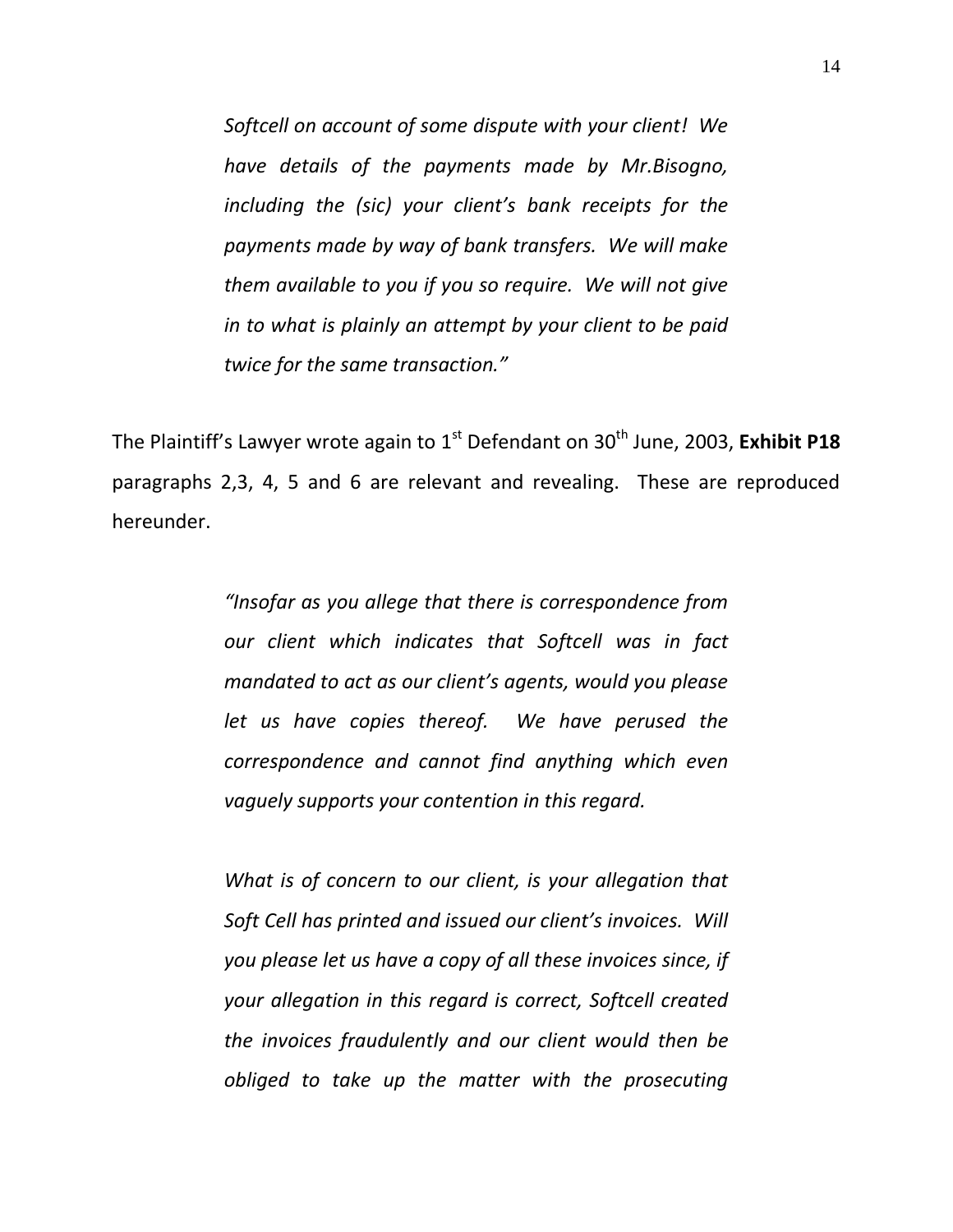*authorities in Seychelles. We would therefore be pleased to receive the copies at your earliest.*

*As far as the alleged payments made by Softcell to our client are concerned, our client does not dispute the fact that certain payments were indeed made by Softcell, including the payment referred to in your letter. These payments, however, were made to our client in respect of the outstanding account of Softcell with our client and has no bearing whatsoever as far as your indebtedness towards our client is concerned. It is of course, possible that Softcell may have used your funds to settle their account with our client. However, this has nothing to do with our client and you should take up the matter with Softcell.*

*A matter which we feel you should take cognizance of is that our client had quoted its prices to Mr. Peter Durup prior to the receipt of the purchase order. However, the values reflected in the purchase order, differed significantly from the prices quoted in that the amounts in the order were \$64,420.00 higher than the prices quoted. Mr. Peter Durup then requested our client to prepare invoices, the value whereof would match the value reflected on the order and our client was also*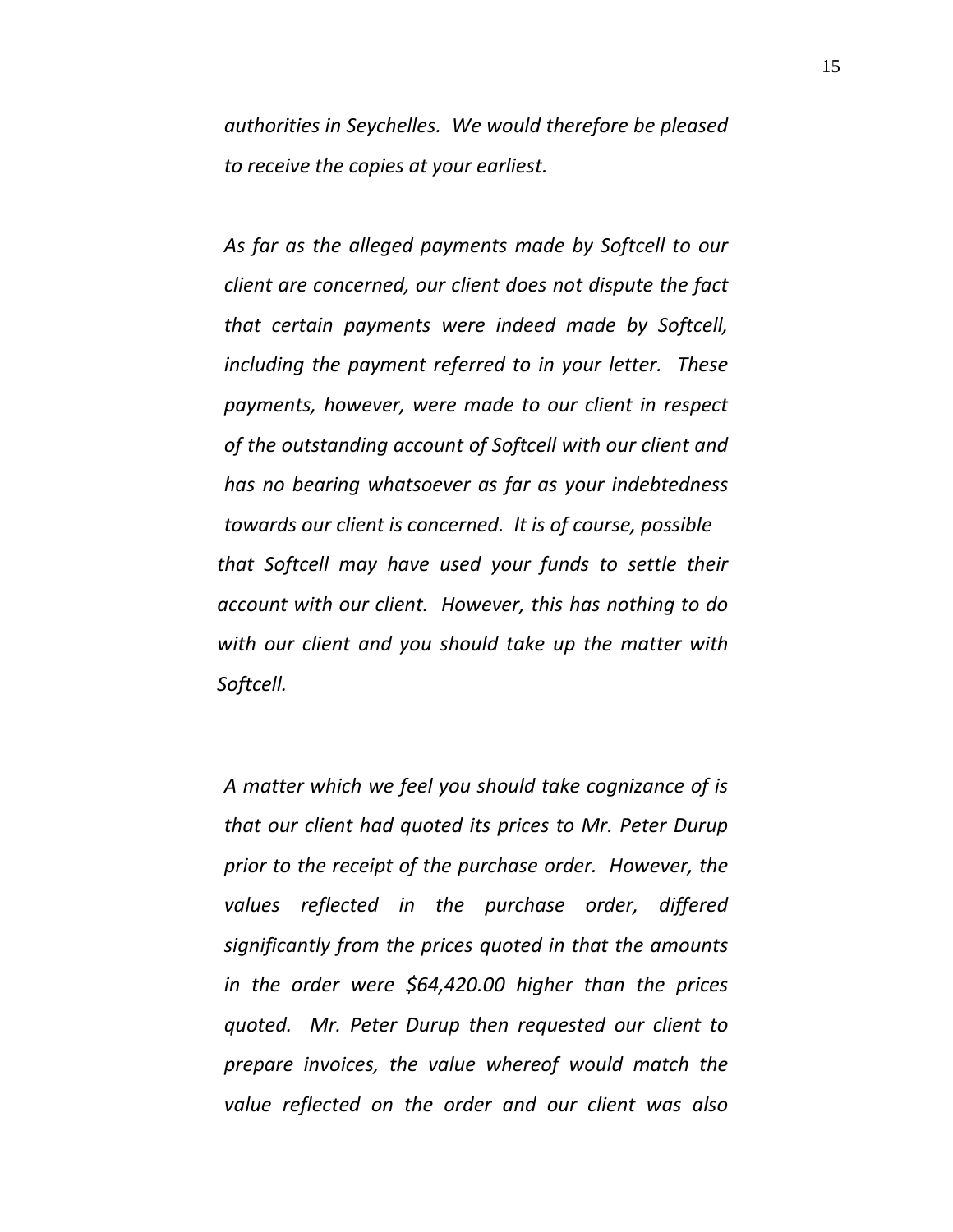*requested that no invoices were to accompany any shipment. Our client finds Mr. Durup's conduct in this regard strange and we suggest that, in your own interest, that you investigate the matter immediately.*

*We wish to make you aware that our client received the attached letter from Softcell's local attorneys which contains certain threats and allegations of a serious nature to which we have replied as set out in a copy of our letter in response thereto which is also annexed. It is quite clear from the Attorneys' letter that Softcell wants to avoid at all costs that our client proceeds to the Seychelles and this confirms our client's suspicions that something untoward has been taking place here. Mr. Ed Marchand of our client has accordingly decided to take up the matter with your head office in the United Kingdom. Should you or your representative wish to be present at the meeting which is to be scheduled at Head Office please advise the writer so that the necessary arrangements with our client can be made."*

Letters were again exchanged on 9<sup>th</sup> July, 2003 and 14<sup>th</sup> July, 2003 - Exhibits 19 & **20** culminating with a letter dated 22<sup>nd</sup> September, 2003 from Plaintiff's Lawyer to Messrs. Pardiwalla Twomey Lablache, Seychelles - **Exhibit P21.**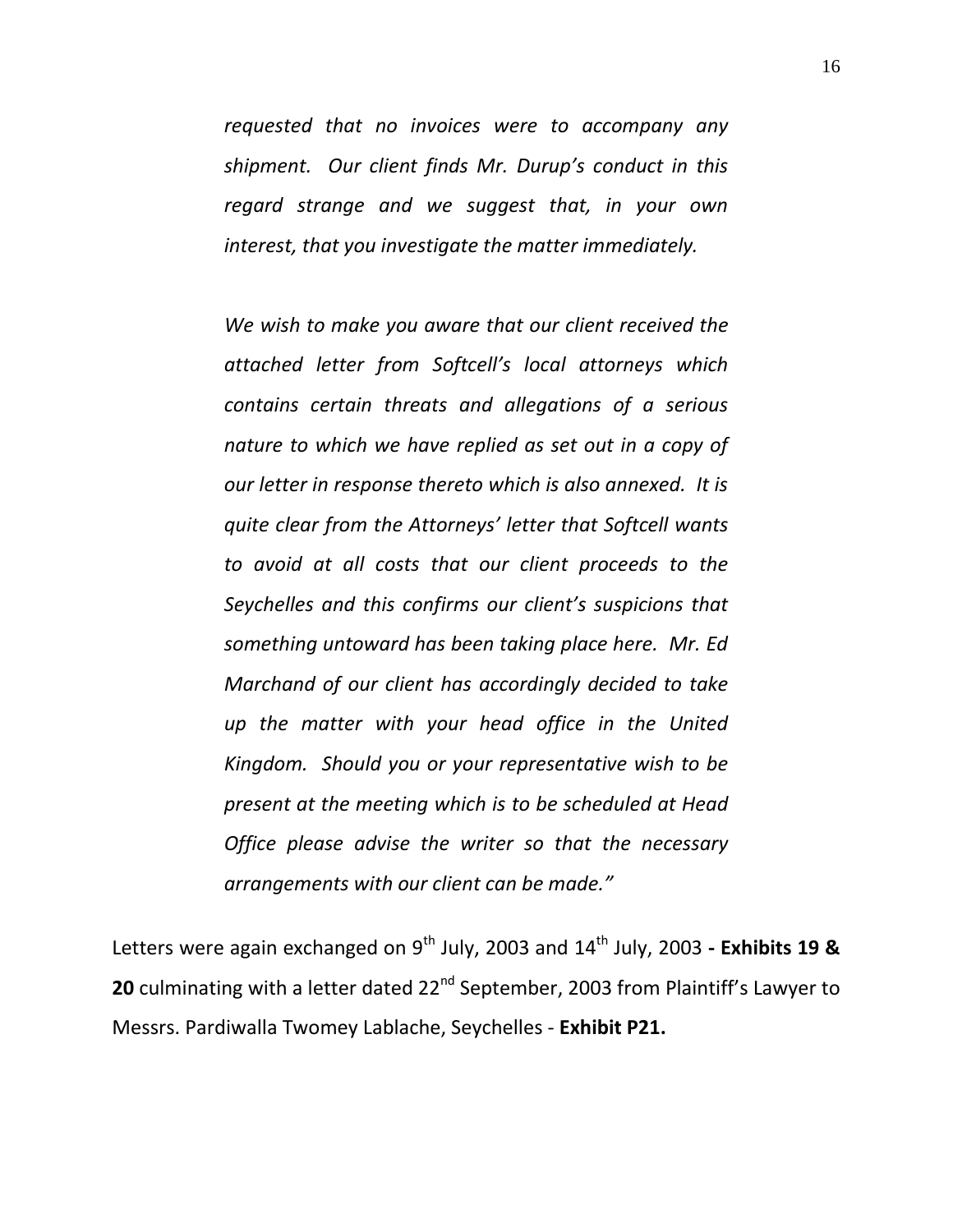In effect the  $1<sup>st</sup>$  Defendant did not accept to make payment claiming that it hasalready paid to Softcell a total of SR1,370,087.58 in 7 consecutive weekly cash installments commencing on the 28<sup>th</sup> September, 2002.

The witness of the Plaintiff asserted that Softcell was never the agent of the Plaintiff in Seychelles and the  $2^{nd}$  and  $3^{rd}$  Defendants were never authorized by the Plaintiff to receive money on its behalf from the  $1<sup>st</sup>$  Defendant. Further the witness asserted that it never authorized the  $1<sup>st</sup>$  Defendant to pay any money to the  $2^{nd}$  and  $3^{rd}$  Defendants on its behalf.

The Plaintiff knew the  $2^{nd}$  and  $3^{rd}$  Defendants. In the year 2001 the Plaintiff started to have a business relationship with the  $2^{nd}$  Defendant supplying cell phones to the latter.

On 15<sup>th</sup> March, 2003 (Exhibit D29) the 2<sup>nd</sup> Defendant Mr. Kenneth Bisogno wrote to the 1<sup>st</sup> Defendant Cable & Wireless (Seychelles) Ltd regarding payments to Plaintiff Vestalene Investments (Pty) Ltd as follows:

"As per your request, please find below a schedule of purchases and payments in respect of goods purchased from Vestalene Investments (Pty) Ltd.

### **Purchases**

Motorola T191 Mobile Phones US\$ 13 500.00 Nokia 5210 Mobile Phones US\$ 16 400.00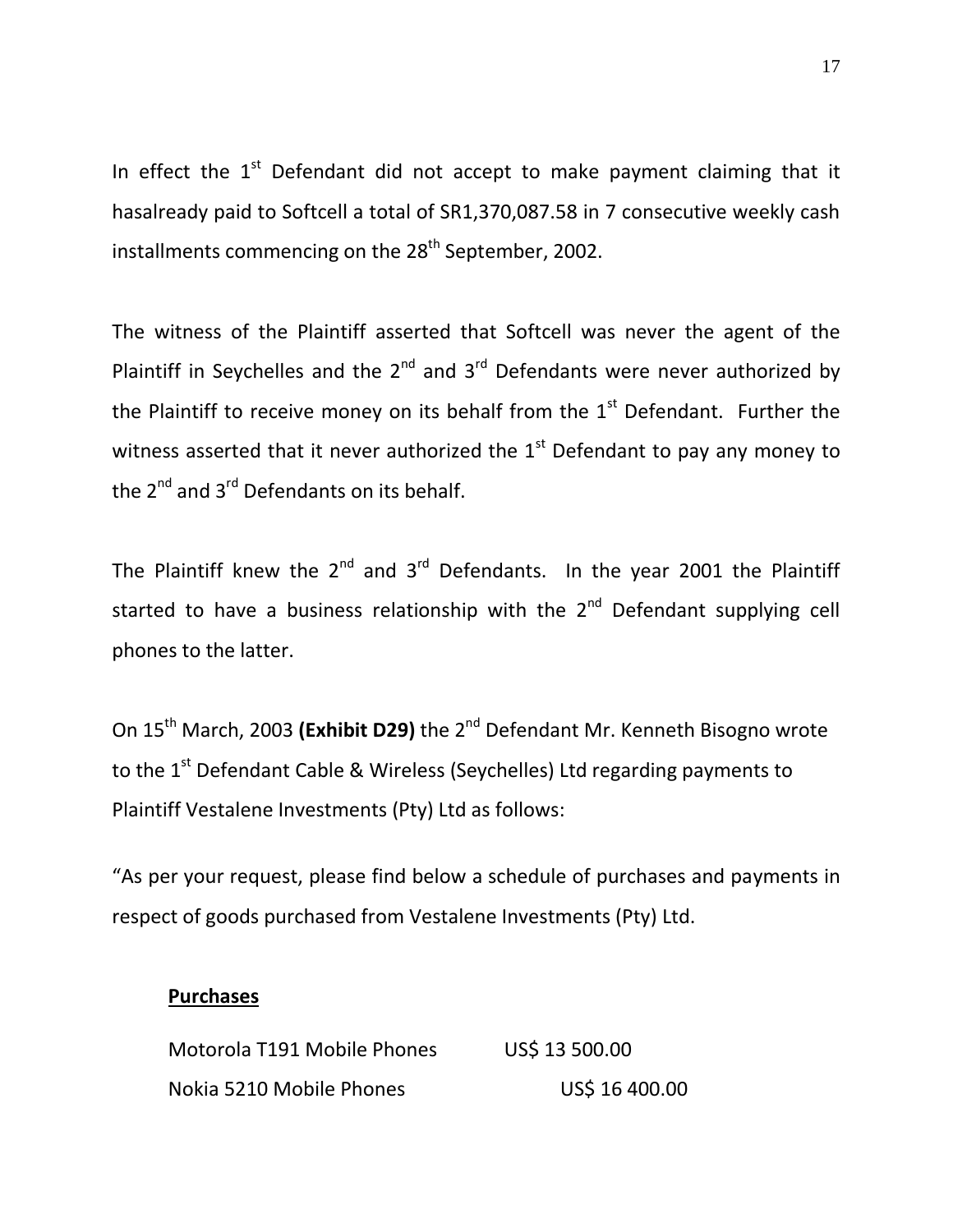Nokia 3410 Mobile Phones US\$ 48,000.00

### **Payments**

| Bank Transfer d.d 27/12/02         | US\$ 30 000.00 |
|------------------------------------|----------------|
| Bank Transfer d.d 07/01/03         | US\$ 10 000.00 |
| Cash & Cheques (approx Jan 03)     | US\$ 10 000.00 |
| Cash 18/02/03 (email dated 19 Feb) | US\$ 2 567.00  |
| Bank Transfer d.d 28/01/03         | US\$ 2 250.00  |
| Bank Transfer d.d.                 | US\$ 2 322.00  |

If you have any further queries, please do no hesitate to contact me."

Attached to the above quoted letter the 2<sup>nd</sup> Defendant attached a photocopy of a Bank Transfer slip showing that the money was sent to the ultimate credit of Vestalene Investments (Pty) Ltd, Account Number 4052830025 with ABSA Bank in South Africa.

**Exhibit D29** shown above is a written admission by the  $2^{nd}$  Defendant that, by  $15^{th}$ March, 2003 he had indeed received a total of **US\$77,900.00** from the 1<sup>st</sup> Defendant for the benefit of the Plaintiff.

Matters relevant to this suit started by the initiation of a Purchase Requisition No.1523 dated 9<sup>th</sup> November, 2002. This is a document which is normally created within the  $1<sup>st</sup>$  Defendant's organization when goods are to be purchased. For ease of reference that Purchase Requisition is replicated hereunder and it speaks for itself.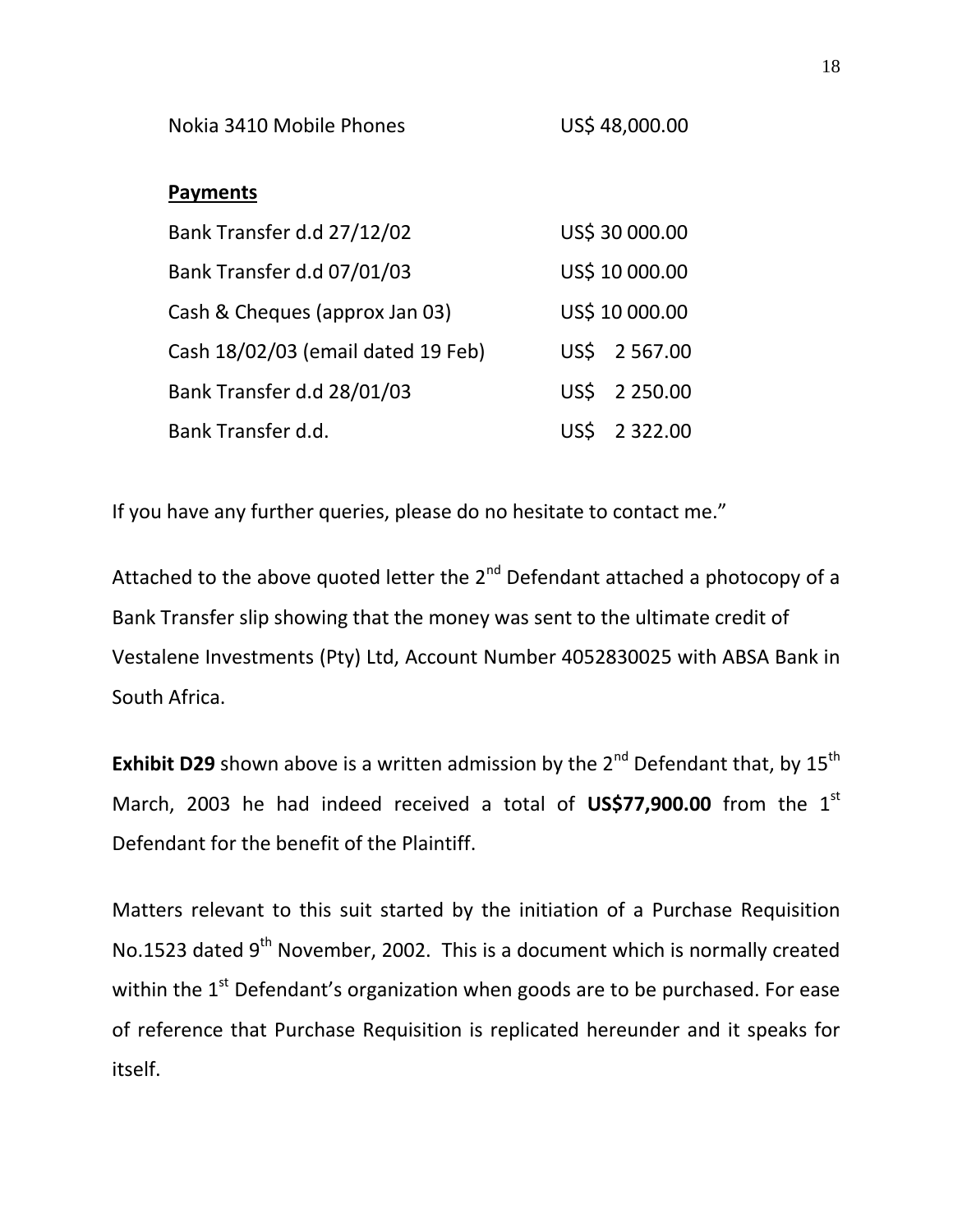# **PURCHASE REQUISITION**

# **No. 1523**

| Originator's Name: Peter Durup. |                                                      | Date: 9 <sup>th</sup> November, 2002 |  |
|---------------------------------|------------------------------------------------------|--------------------------------------|--|
| Job Title                       | : Manager                                            | <b>Dept: Products and Services</b>   |  |
|                                 | Manufacturer/ : Vestalene Inv. T/A Pactel (Pty) Ltd, |                                      |  |
| Supplier                        | P.O. Box 7529,                                       |                                      |  |
|                                 | <b>Midrand, 1685 S A.</b>                            |                                      |  |
|                                 | Local Contact: SOFTCELL Price obtained               | Payment Method: 8 weekly             |  |
|                                 | from: SOFTCELL.                                      | cash instalments of                  |  |
|                                 |                                                      | SR203,347.93 starting first          |  |
|                                 |                                                      | week that merchandise start          |  |
|                                 |                                                      | arriving.                            |  |
|                                 |                                                      |                                      |  |

| Item |     |                          |          | Unit         |              |
|------|-----|--------------------------|----------|--------------|--------------|
|      |     | No. Quantity Description | Price    |              | Value        |
| 1.   | 330 | Motorola T191            | 25530301 | 1295.24      | 427,429.20   |
| 2.   | 100 | Nokija 5210              | 25525100 | 2057.14      | 205,714.00   |
| 3.   | 420 | <b>Nokia 3410</b>        | 25525200 | 1610.71      | 676,498.20   |
| 4.   | 300 | <b>Nokia 3310</b>        | 25525000 | 1057.14      | 317,142.00   |
|      |     |                          |          | <b>TOTAL</b> | 1,626,783.40 |

Purpose of the above items or services: **B.Ms' requirements to end of FY.** Other instructions: **Payment in SR to local representative of Vestalene, Softcell.** 

**– CEO has given his approval for the purchase.**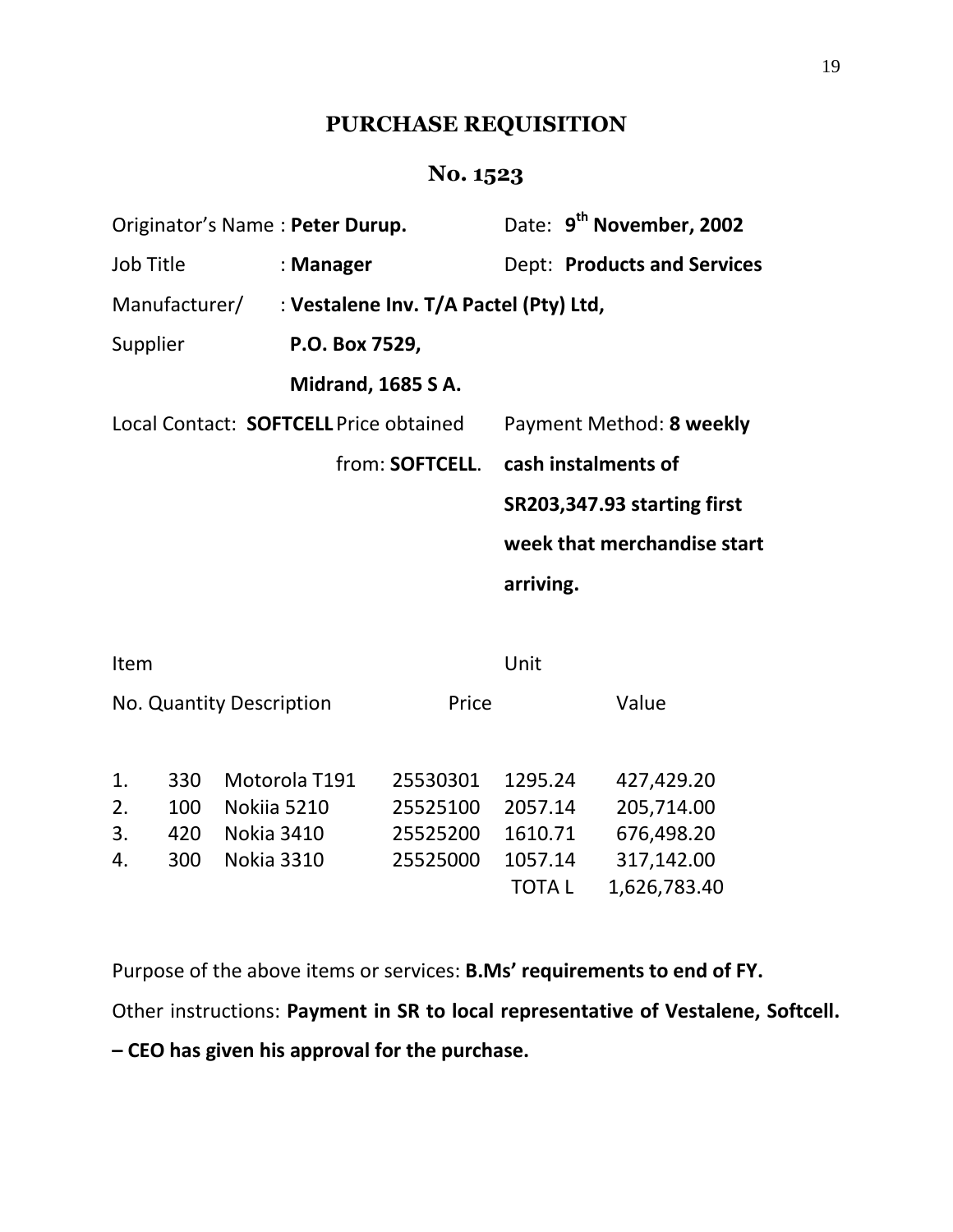| Originator's Signature | Authorisor's Signature |
|------------------------|------------------------|
| Signed                 | Signed                 |

The next stage of the internal purchasing procedures is that on the basis of the Purchase Requisition, a **Purchase Order** is then drawn up. The following is a reproduced replica of the relevant Purchase Order from the 1<sup>st</sup> Defendant:

## **Purchase Order**

| VESTALENE INV. T/A PACTEL LTD<br>To: |                                |                              |           |           |              |                |                                   |
|--------------------------------------|--------------------------------|------------------------------|-----------|-----------|--------------|----------------|-----------------------------------|
|                                      |                                | <b>SOUTH AFRICA</b>          |           |           |              |                |                                   |
| Fax No:                              |                                | +27 112386058                |           |           |              |                | Order No: CWS0148/03              |
| Attn:                                |                                | <b>JOE NDEKWE</b>            |           | Your Ref: |              |                |                                   |
| From:                                |                                | <b>MANAGER SUPPORT</b>       |           |           | Regn No:     | 1523           |                                   |
|                                      |                                | <b>SERVICES</b>              |           |           |              |                |                                   |
| Date:                                |                                | 13 Nov 2002                  |           |           |              | Exp Code: 6613 |                                   |
|                                      |                                | Please supply the following: |           |           |              |                |                                   |
| QTY                                  |                                | <b>DESCRIPTION</b>           | PART NO   |           | <i>VALUE</i> |                | <b>REQUIRED</b><br><b>ON SITE</b> |
| 330                                  | Motorola T191<br>427429.20     |                              |           |           |              |                |                                   |
| 100                                  | <b>Nokia 5210</b><br>205714.00 |                              |           |           |              |                |                                   |
| 420                                  |                                | <b>Nokia 3410</b>            | 676498.20 |           |              |                |                                   |
| 300                                  |                                | <b>Nokia 3310</b>            |           |           |              | 317142.00      |                                   |

Despatch Instructions:

Goods must be suitably packed for shipment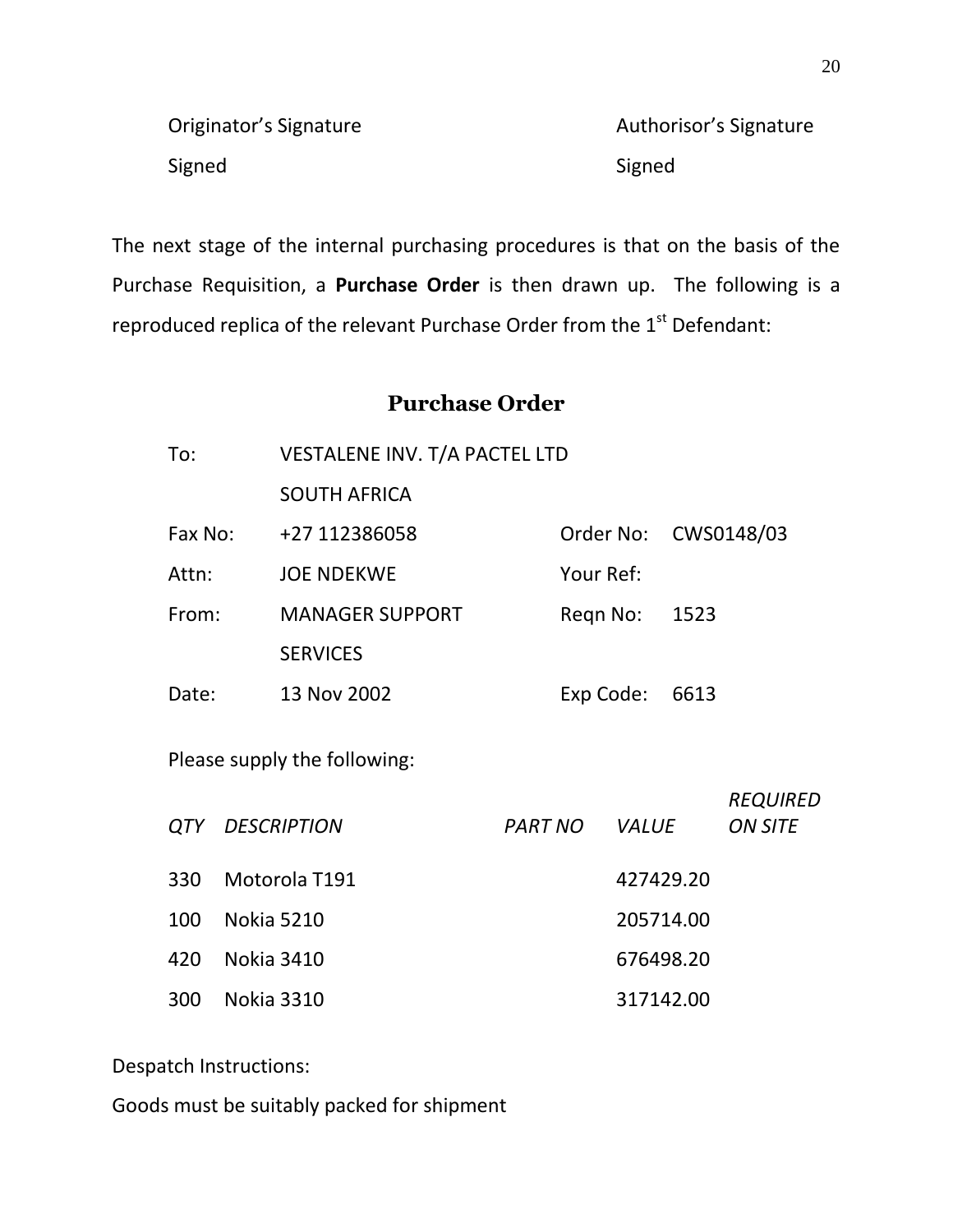Addressed to Cable & Wireless (SEY) Ltd Victoria, Mahe Seychelles

Order Total 1626783.40

Method of delivery: AIR FREIGHT

Payment Terms: 8 WKLY CASH INSTALLMENTS

All queries relating to this order please address to Manager Support Services. All invoices must be sent to Cable & Wireless (Sey) Ltd Financial Accounts department quoting our Purchase Order number.

Please acknowledge receipt of this order and advise delivery in due course.

(sgd). M. AGRICOLE MANAGER SUPPORT SERVICES

As can be seen, the Purchase Order of the  $1<sup>st</sup>$  Defendants to the Plaintiff was for the following quantities of mobile phones:

- (i) 330 Motorola T191,
- (ii) 100 Nokia 5210,
- (iii) 420 Nokia 3410, and
- (iv) 300 Nokia 3310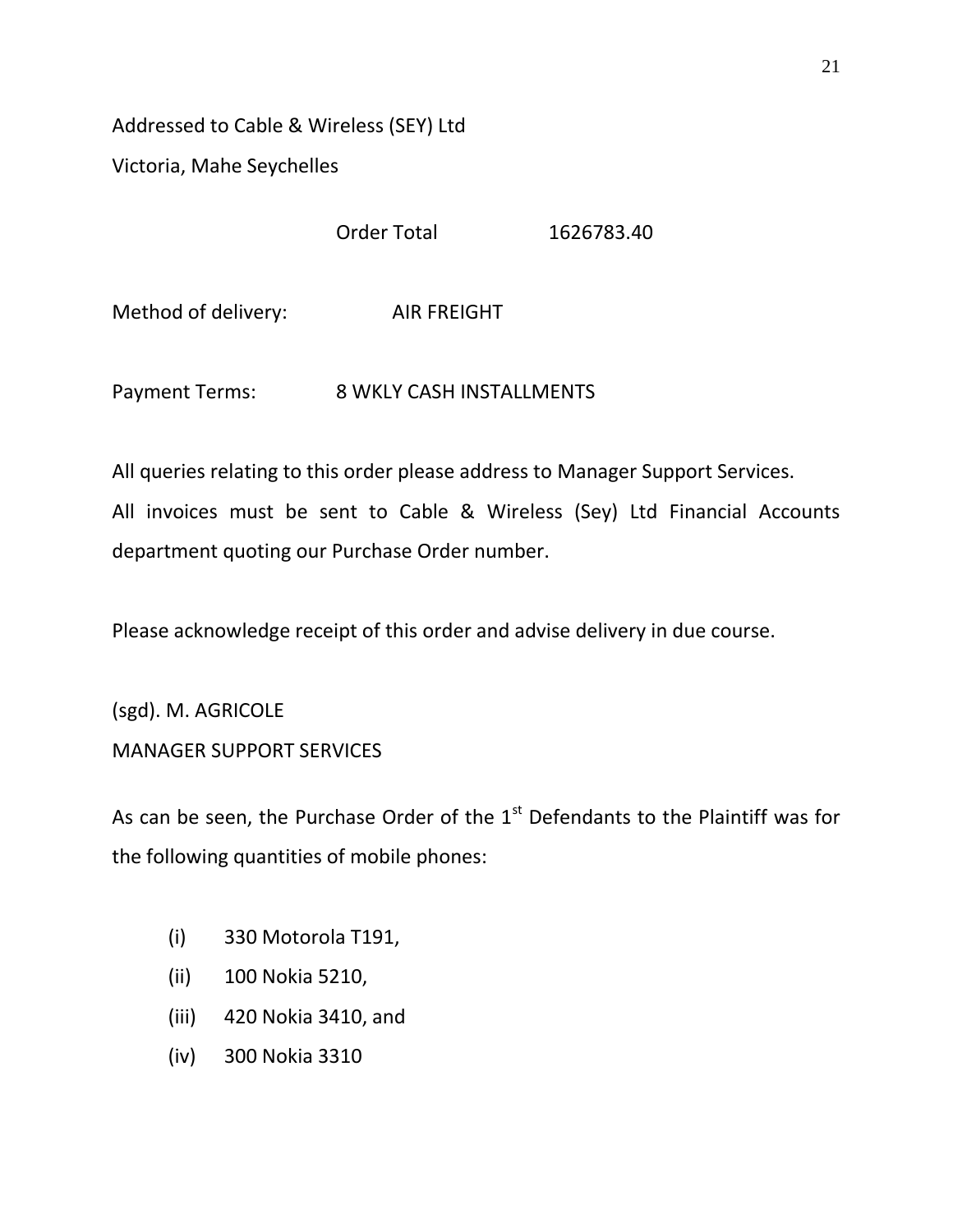and all the above amounted to a total of **SR1,626,783.40**.

In pursuance of an Agreement between the Plaintiff and the  $1<sup>st</sup>$  Defendant, constituted by exchange of correspondence, it, in November 2002 and December 2002 sold and delivered to the  $1<sup>st</sup>$  Defendant mobile phone handsets to the total value of US\$196,372.00 as follows:

| 150 Motorola T 191 | @ US\$ 242.96 | US\$ 36,444.00 |
|--------------------|---------------|----------------|
| 100 Nokia 5210     | @ US\$385.88  | US\$ 38,588.00 |
| 400 Nokia 3410     | @ US\$ 303.35 | US\$121,340.00 |

There is an indication printed on the standard invoice from the Plaintiff that the payment was supposed to be paid by telegraphic transfers into its account with a bank in South Africa. The  $1<sup>st</sup>$  Defendant however did not make any payment directly to the Plaintiff by direct bank transfers.

That was explained by the witness of the  $1<sup>st</sup>$  Defendant that at the material time there was a serious shortage of foreign exchange on the local market. The normal procedure existing then was that all payments had to be done via a local bank where the importer had to deposit the invoiced amount in a "pipeline" with the local bank and applied for the sum due to be paid in foreign exchange to the exporter overseas. Through this process, overseas suppliers may wait for months or even years before payments are received. There was in existence at that time what was called "black" or "parallel" market where importers purchased foreign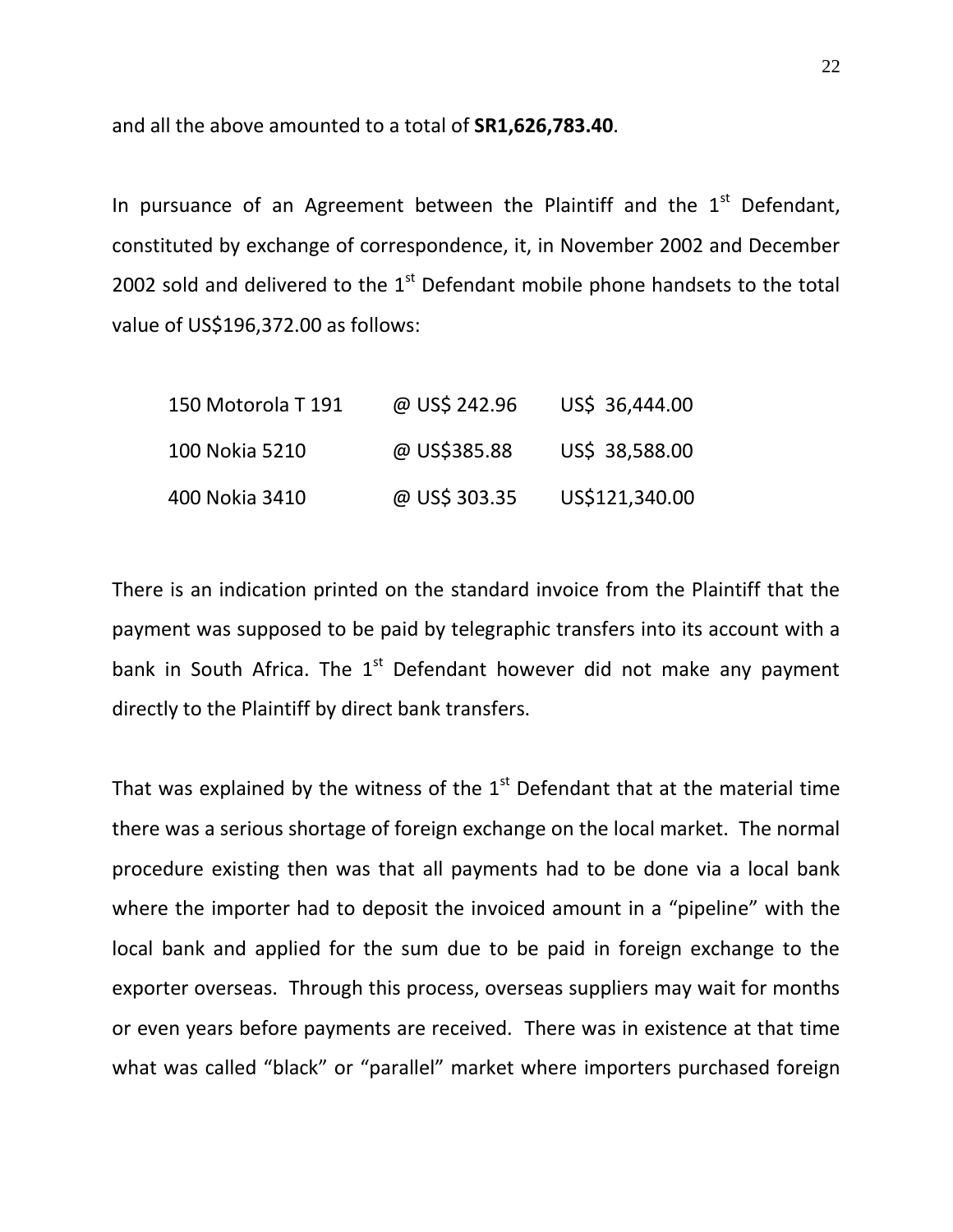exchange outside the banking system and then have that money sent to the overseas suppliers. To obviate the  $1<sup>st</sup>$  Defendant to have recourse to such illegal market, the  $1<sup>st</sup>$  Defendant instead made its purchases through a local supplier. That explained how the  $2^{nd}$  and  $3^{rd}$  Defendants trading as Softcell came in. The latter was engaged in the business of procuring from overseas suppliers, mobile phone handsets to be sold on the local market. They also had an agreement with the  $1<sup>st</sup>$  Defendant to repair handsets for the latter's clients. The  $1<sup>st</sup>$  Defendant had on previous occasions purchased handsets through the  $2^{nd}$  and  $3^{rd}$  Defendants and had paid them in local currency.

**Ms. Erica Celeste** worked for the 1<sup>st</sup> Defendant as an Account Officer over the last 15 years and was employed as such in 2002 during the time material to this suit. Her duties included making payment to suppliers. She was aware of the business transactions between the Plaintiff and the  $1<sup>st</sup>$  Defendant and she was the one who made cash payments for the Plaintiff.

She knew the 2<sup>nd</sup> Defendant because the latter had, prior to that, been involved with the  $1<sup>st</sup>$  Defendant in connection with the repair of mobile handset phones as well as supplying the  $1<sup>st</sup>$  Defendant mobile handsets for resale. She was the one who personally made the cash installment payments on each occasion.

On 29<sup>th</sup> November, 2002 the 2<sup>nd</sup> Defendant Ken Bisogno came to the Account Office of the  $1<sup>st</sup>$  Defendant along with one Mr. Patrick Heiss to collect the first cash installment payment. That was when Ms Erica Celeste met Mr. Patrick Heiss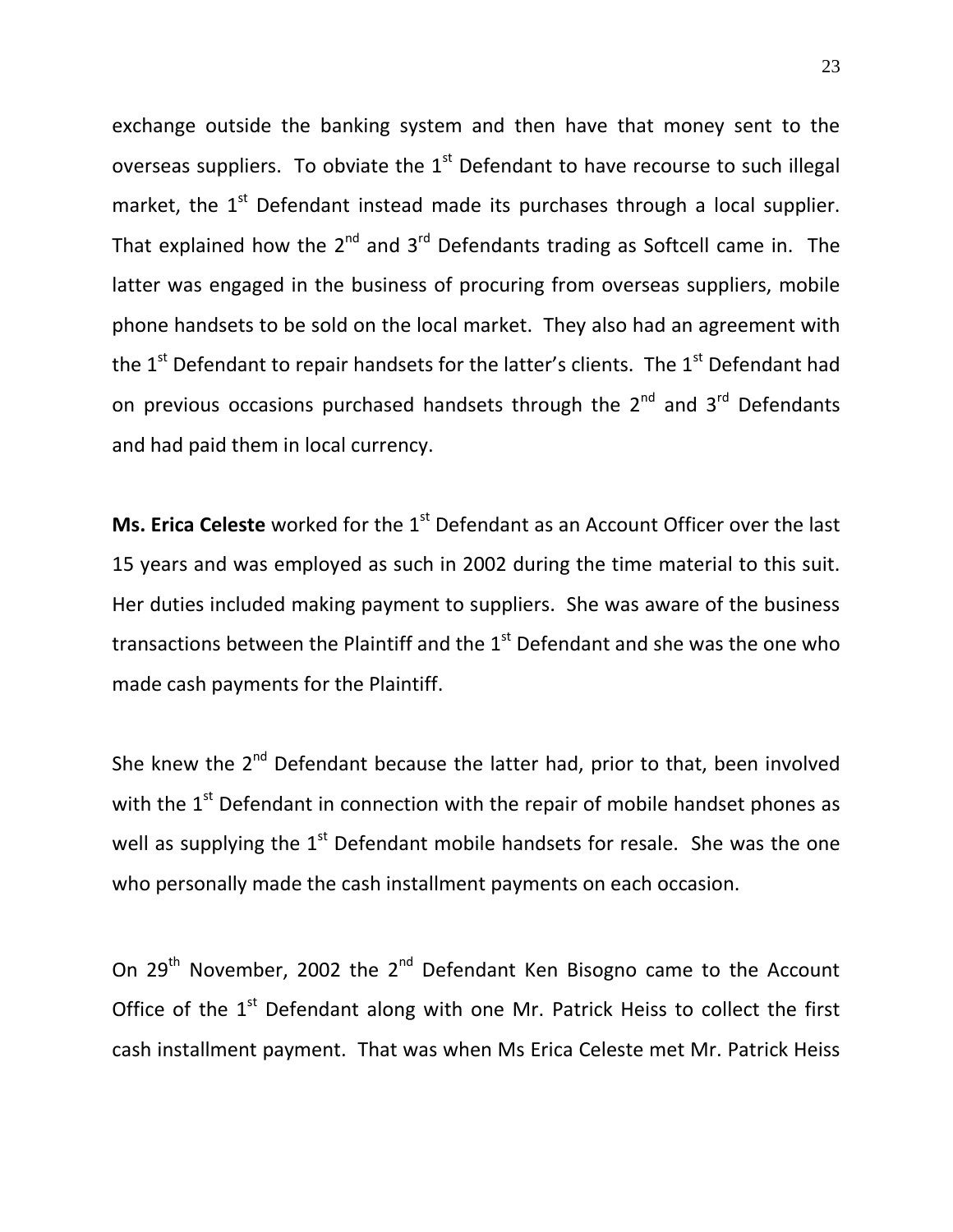24

for the first time. On that day the  $2^{nd}$  Defendant introduced Mr. Heiss to her and told her that Mr. Heiss would be the one collecting the money for the Plaintiff.

Ms. Erica Celeste made these payments to Mr. Patrick Heiss at the request of the 2<sup>nd</sup> Defendant which the latter made when he came together with Mr. Heiss to collect the first installment. On that day the  $2^{nd}$  Defendant introduced Mr. Heiss to Ms. Celeste and he told her that Mr. Heiss will be the one collecting the money for the Plaintiff. Ms. Celeste acted on the instructions of the  $2^{nd}$  Defendant because there were certain arrangements that were in place at the time. On one occasion the 3<sup>rd</sup> Defendant accompanied Mr. Heiss when he came to collect the cash installment.

**Exhibit D20** relates to the first cash installment payment for the Plaintiff in the sum of **SR203,347.93** and that amount was collected by Mr. Heiss who signed for it.

**Exhibit D21** is likewise a document dated  $5<sup>th</sup>$  December, 2002, relating to the second cash installment payment of **SR203,347.93** for the Plaintiff collected by Mr. Heiss who signed for it**.** 

**Exhibit D22** relates to the third installment cash payment of **SR203,347.93** for the Plaintiff made on 13<sup>th</sup> December, 2002 to Mr. Heiss who signed for it.

**Exhibit D23** relates to the fourth installment cash payment of **SR203,347.93** for the Plaintiff made on  $26<sup>th</sup>$  December, 2002 to Mr. Heiss who signed for it.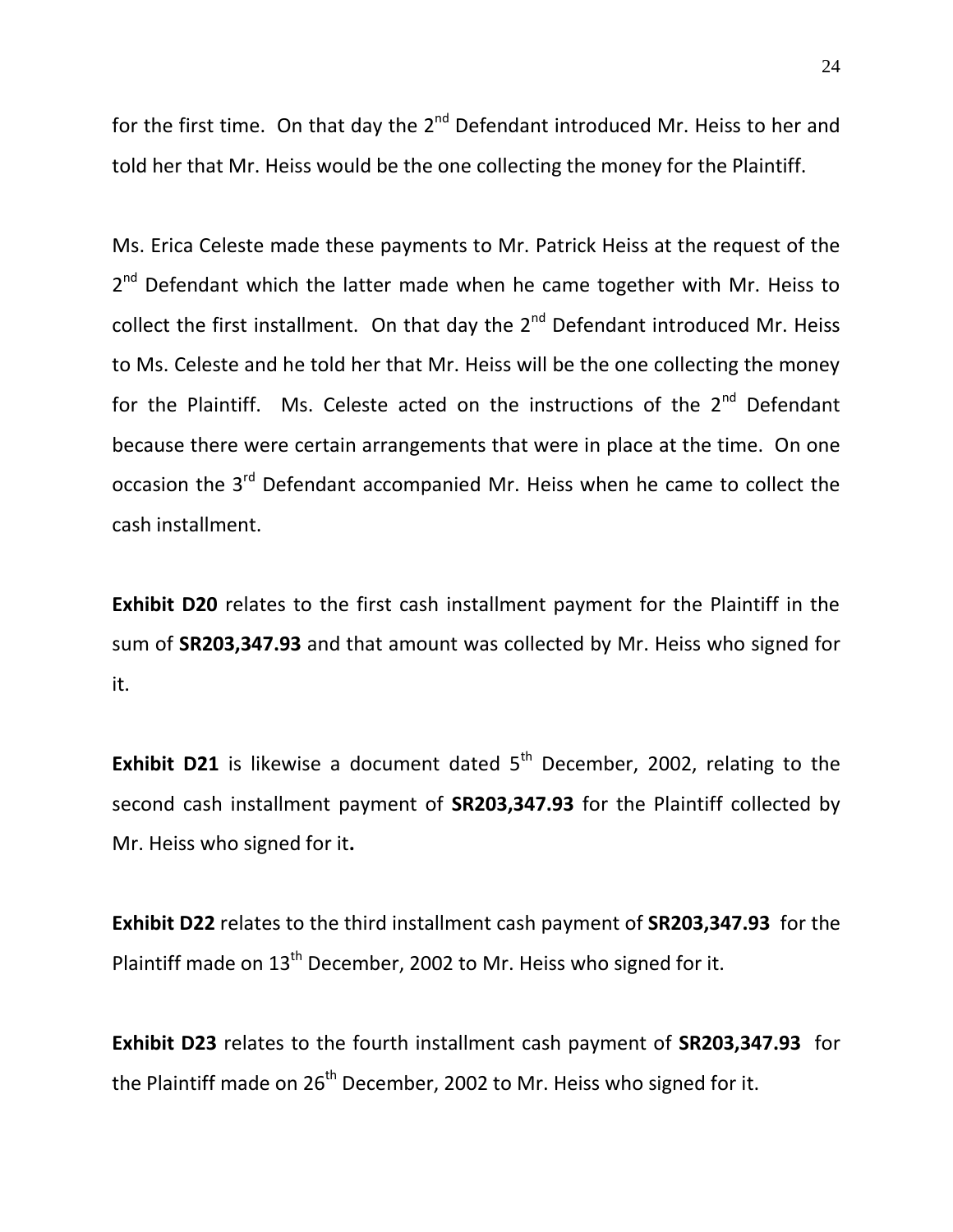**Exhibit D24** relates to the fifth installment cash payment of **SR203,347.93** for the Plaintiff made on 24<sup>th</sup> December, 2002 to Mr. Heiss who signed for it.

**Exhibit D25** relates to the sixth installment cash payment of **SR203,347.93** for the Plaintiff made on 26<sup>th</sup> March, 2003 to Mr. Heiss who signed for it.

A payment for SR150,000 was made on 26th March, 2003, Exhibit D26, on conditions that that was an advance payment.

The amount of money in cash collected from the  $1<sup>st</sup>$  Defendant by Mr. Heiss on the instructions of the 2nd Defendant totaled **SR1,220,087.58.**

The  $2^{nd}$  Defendant had an ongoing contract with the  $1^{st}$  Defendant for the repairs of mobile phone sets. There was a one off payment made by cheque to the  $2^{nd}$ Defendant in settlement of his invoice for such repairs. That cheque was made on 18th December, 2002 in the sum of **SR405,000.00** and it was collected by the same Mr. Heiss who signed for it. The document relating to the last stated transaction is **Exhibit D31**.

The procedure for making either cash or cheque payment as set by the  $1<sup>st</sup>$ Defendant was that –the respective department head send invoices or other documents to Ms. Celeste with a "request for payment" together with the authority of that head of department endorsed thereon, as well as the Purchase Order etc; Ms. Celeste would then draw up another document which is forwarded to her Manager Ms. Jerina Ah Tive for authorisation.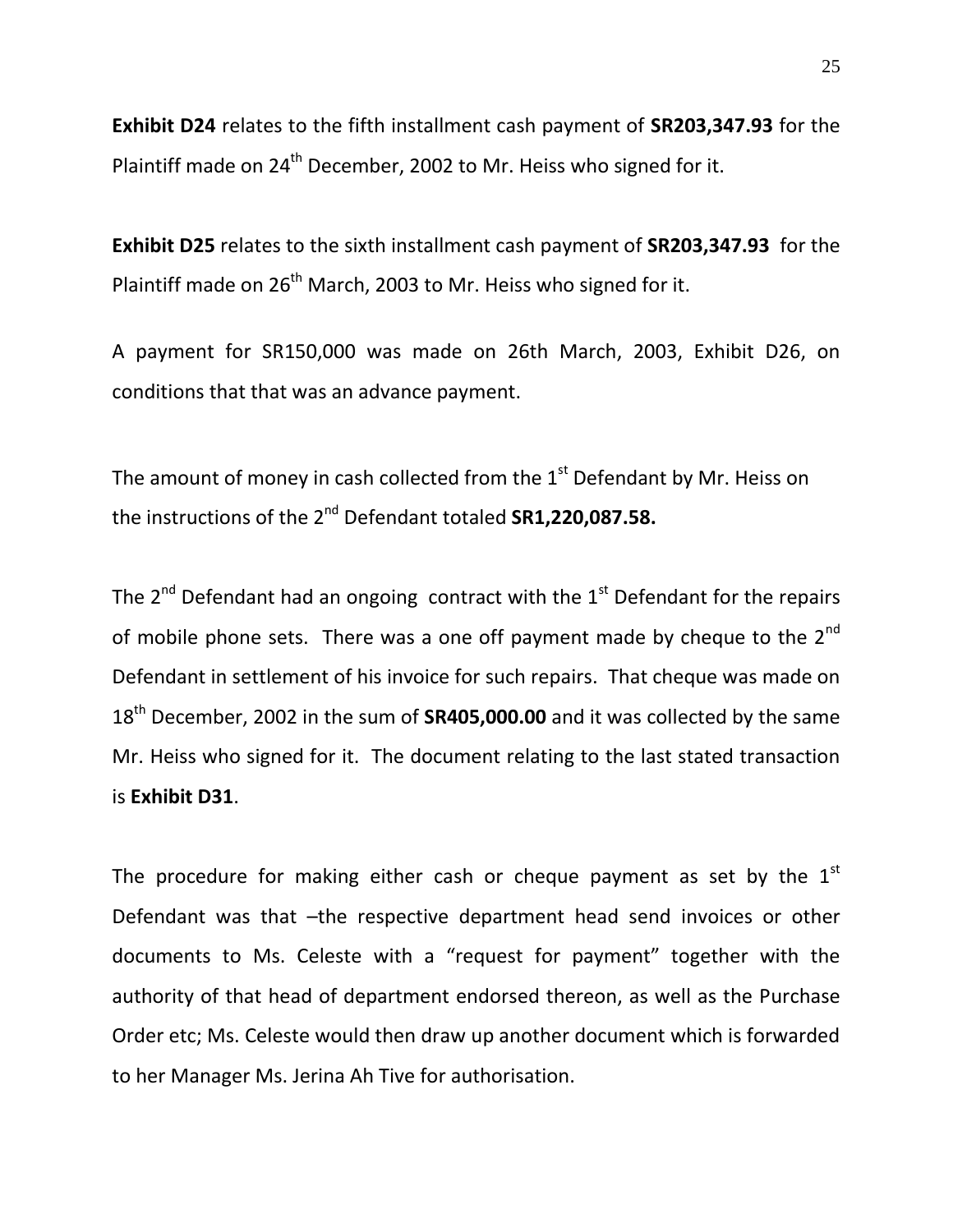The first such "request" was forwarded by Ms. Celeste to her Manager Ms. Jerina Ah Tive, in the name of "Soft Cell" as recipient, even the attached documents/invoices from Mr. Peter Durup the department head, were in the name of the Plaintiff**.** On **Exhibit D20** the words in black ink "please pay cash" followed by the words "Soft Cell" which words were then crossed out and replaced by the words "Vestalene Investment" as she was instructed by Ms. Ah Tive.

Ms. Celeste admitted that there was no documentary authority from the Plaintiff for the  $1<sup>st</sup>$  Defendant to pay the money to Soft Cell or to the  $2<sup>nd</sup>$  Defendant or to Mr. Patrick Heiss, however, she was instructed to give the money to the  $2^{nd}$ Defendant by Mr. Peter Durup. This procedure of paying cash is not something normally done by the  $1<sup>st</sup>$  Defendant.

At that time Mr. Peter Durup was the one who initiated the request for payment, passed it to Ms. Celeste, through Ms. Ah Tive, with instruction to make the cash installments payment to the 2<sup>nd</sup> Defendant.

Mr. Durup was at the material time employed as a Manager by the  $1<sup>st</sup>$  Defendant with responsibility which included the purchasing and repairing of mobile phones.

Mr. Durup had stated on the "purchase requisition" (**Exhibit P3)** that the method of payment was to be in 8 weekly cash installments. Mr. Durup had also instructed Ms. Celeste that the cash would be collected by the  $2^{nd}$  Defendant who was representing the Plaintiff. When the  $2^{nd}$  Defendant told her that it was Mr.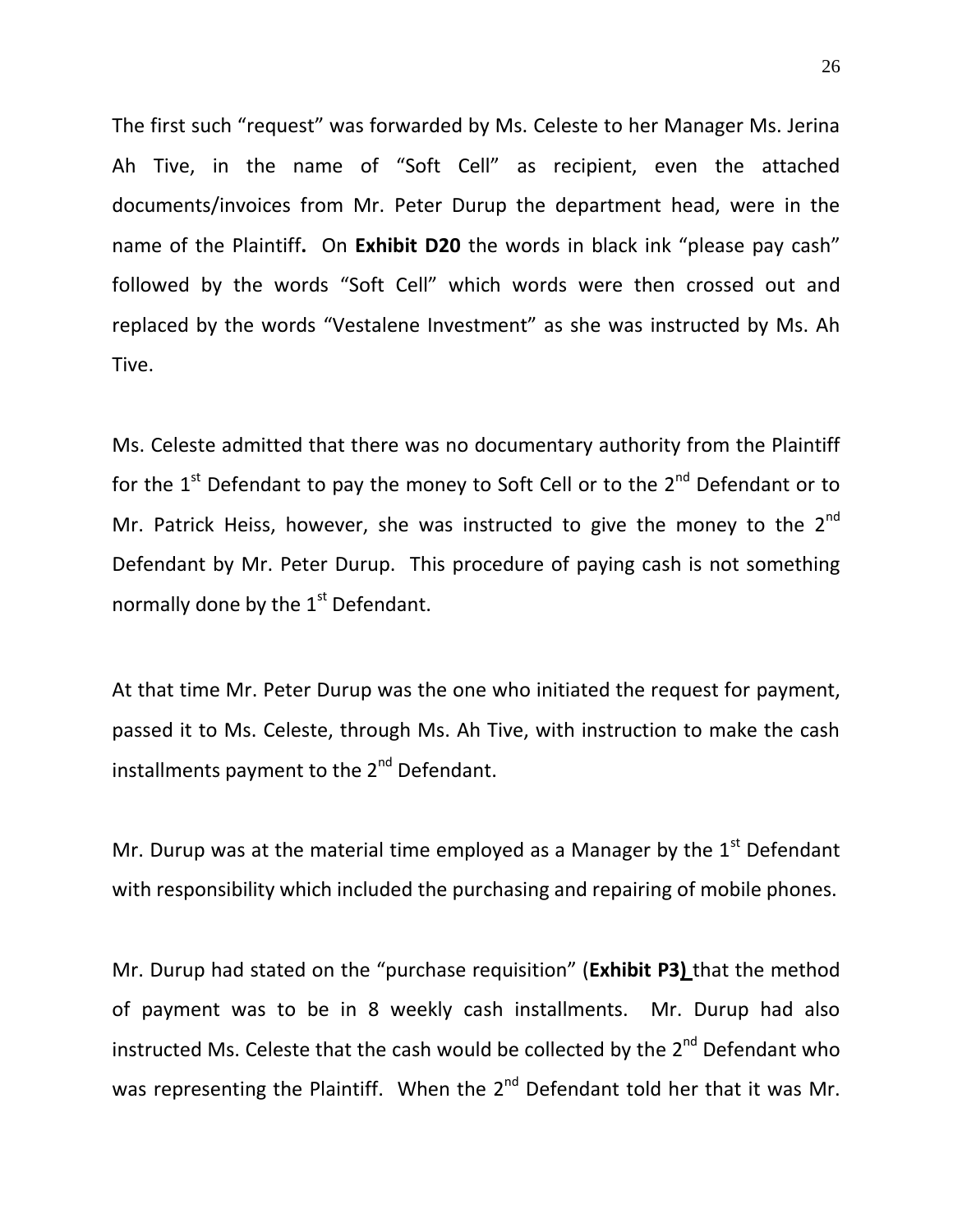Heiss, an employee of Soft Cell, who would be collecting the cash, Ms. Celeste did not go back to inform Mr. Durup of that arrangement as that was made by the 2<sup>nd</sup> Defendant since the latter was to be out of the country.

**Exhibit D31** is a list of cheques delivered to the Superior of Ms. Celeste during the period 18<sup>th</sup> to 23<sup>rd</sup> December, 2002 and on that list the name of Soft Cell appears as receiving a cheque for **SR405,000.00** for the repair of mobiles. There had been higher sum than that that had been paid to Soft Cell in the past.

Ms. Celeste queried why such large payments were being made in cash to the 2<sup>nd</sup> Defendant but she was told that that were the instructions given by the Manager Mr. Durup on the initial request and she had to follow it.

Before those cash transactions were made by Ms. Celeste, the request was already initiated and signed by the Manager and as such she was of the understanding that approval had already been granted. She then used the cheque to collect the cash from Barclays Bank and which cash was paid to Mr. Heiss.

On the face of all its invoices the Plaintiff had instructed that payment should be by telegraphic transfer direct to its Bank Account. This is standard print on all the invoices from the Plaintiff.

At the material time availability of foreign exchange in Seychelles was not easy and cash was paid instead to the  $2^{nd}$  Defendant who would then have these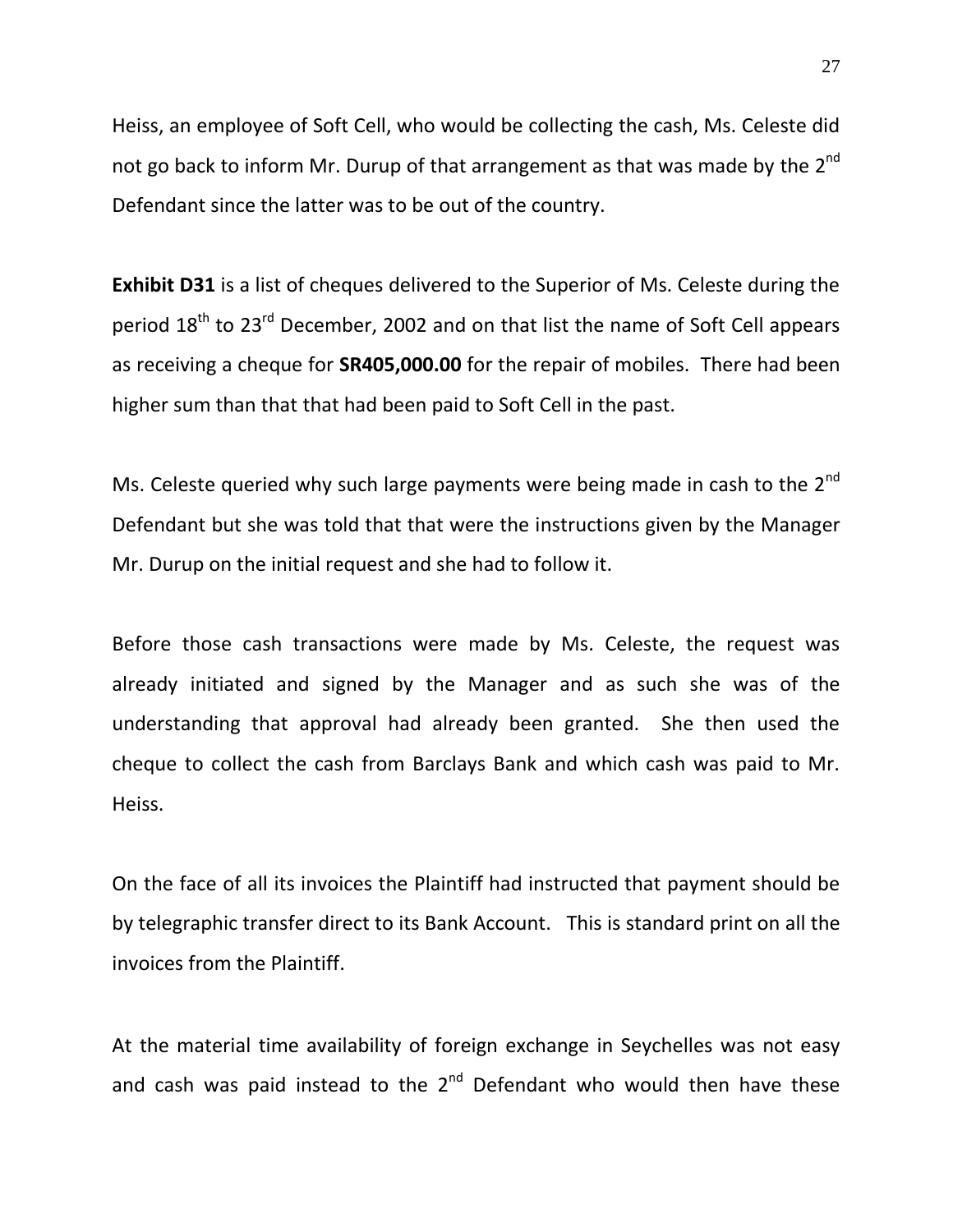converted on the local market into foreign exchange and he would then arranged to have these transmitted to the Plaintiff. That was a special arrangement made in that particular prevailing circumstance.

The quantities of mobile phones that were delivered in Seychelles to the  $1<sup>st</sup>$ Defendant, amounted to **SR1,046,862.17** and the 1<sup>st</sup> Defendant paid a total of **SR1,370,087.58,** consisting of 6 installments of **SR203,347.93** and 1 installment of **SR150,000.00**, to the  $2^{nd}$  and  $3^{rd}$  Defendants ostensibly to the credit of the Plaintiff and as such there was an overpayment by the sum of **SR323,225.41.**

The Plaintiff indeed repeatedly requested and sent notices to the  $1<sup>st</sup>$  Defendant to pay that sum but the  $1<sup>st</sup>$  Defendant denied the Plaintiff's claim on the ground that it has discharged all its payment obligations to the Plaintiff by having paid the sum of **SR1,370,087.50** to the 2<sup>nd</sup> and 3<sup>rd</sup> Defendants who were then trading under the business name of "SoftCell", a business undertaking, whom the  $1<sup>st</sup>$  Defendant took as being the Plaintiff's agents in Seychelles.

The first letter of demand from the Plaintiff is dated  $17<sup>th</sup>$  April, 2003.

A Senior Immigration Official testified and confirmed that one Mr. **Patrick Heiss** arrived in Seychelles on 23<sup>rd</sup> June, 2001 to work on a Gainful Occupation Permit (GOP) as Director of Softcell, and the GOP was to end on  $30<sup>th</sup>$  January, 2004.

**Ms Jerina AhTive** had been working in Finance Department of the 1<sup>st</sup> Defendant, Cable & Wireless for over 10 years. She started as Manager Financial Accounting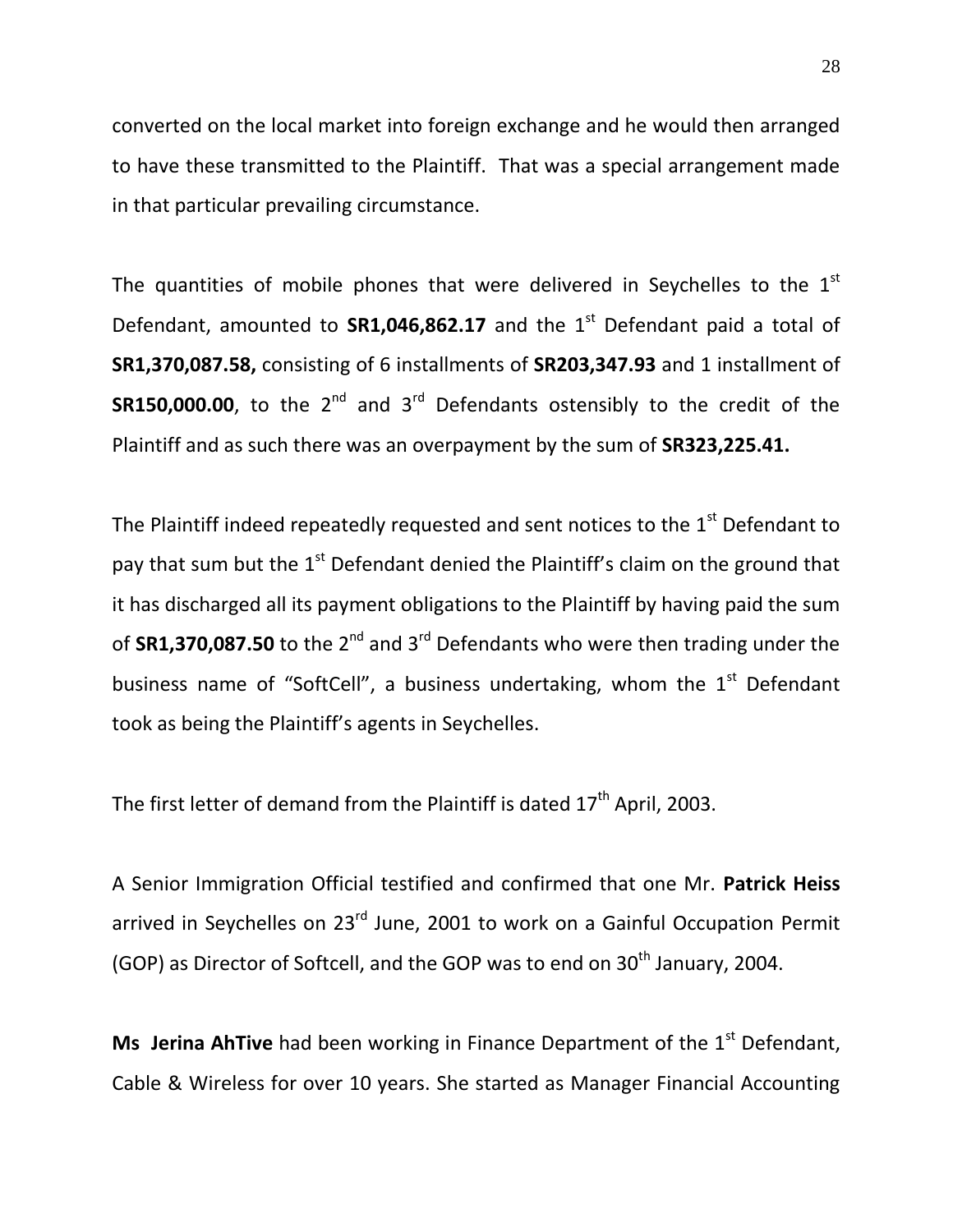and her current position is Financial Planning Analysis and Reporting and in 2002 she was Account Officer Transaction. She reported directly to the C.F.O. who at that time was Mr. Nabil.

Her testimonies materially corroborated the testimonies of Ms. Celeste. Ms. Ah Tive outlined in detailed the procedures existing within the organization of the  $1<sup>st</sup>$ Defendant and she clarified her role in the process whereby the representative of the  $2^{nd}$  and  $3^{rd}$  Defendants, Mr. Heiss, collected money in cash from the  $1^{st}$ Defendant on account of the Plaintiff.

#### **Findings and Conclusions**

On the basis of overwhelming evidence before this Court I find that the  $2^{nd}$  and  $3^{rd}$ Defendants were fully aware that in pursuance of an Agreement between the Plaintiff and the  $1<sup>st</sup>$  Defendant which was constituted by exchange of correspondence, the Plaintiff, in November 2002 and December 2002 sold and delivered to the  $1<sup>st</sup>$  Defendant mobile phone handsets to the total value of US\$196,372.00.

On that same basis, I also find that the  $2^{nd}$  and  $3^{rd}$  Defendants were fully aware that the sum of US\$196,372.00 was originally agreed to be paid by the  $1^{st}$ Defendant by telegraphic transfers in eight weekly installments as shown on the invoices.

I further find that the  $2^{nd}$  and  $3^{rd}$  Defendants were fully aware that the Plaintiff did not and never receive the sum of US\$196,372.00 or all or any part of the sum of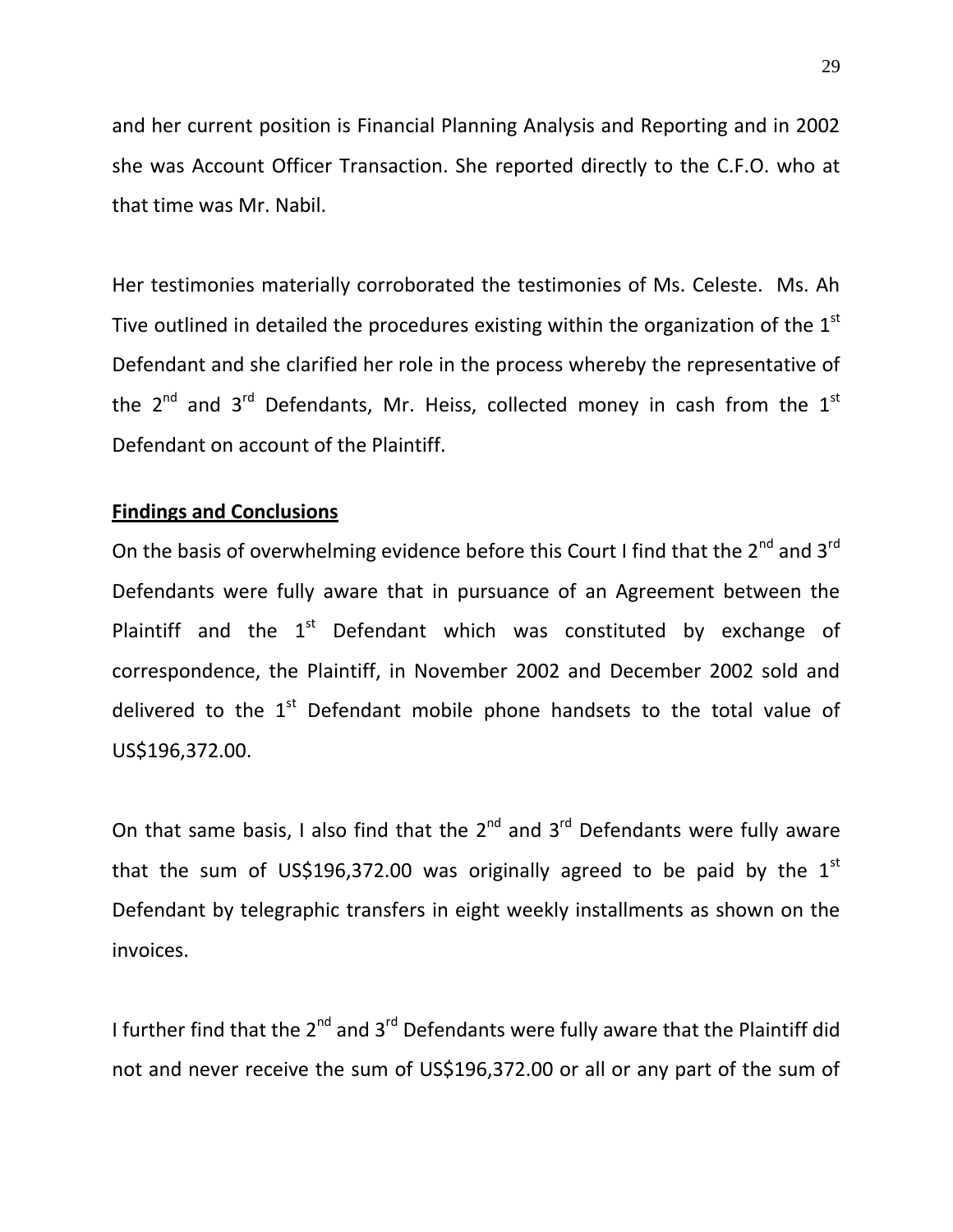**SR1,370,087.50** directly from the  $1<sup>st</sup>$  Defendant because the  $1<sup>st</sup>$  Defendant had paid that sum to them,  $2^{nd}$  and  $3^{rd}$  Defendants, and after having collected the money from the 1<sup>st</sup> Defendant, they failed to remit it to the Plaintiff.

The  $2^{nd}$  and  $3^{rd}$  Defendants were then trading under the business name of "SoftCell", a business undertaking, whom the  $1<sup>st</sup>$  Defendant, for reasons stated earlier, took as being the Plaintiff's representative in Seychelles.

The  $2^{nd}$  and  $3^{rd}$  Defendants shrewdly, cunningly and acting in bad faith abused the trust of the  $1<sup>st</sup>$  Defendant and passed themselves off as the Plaintiff's authorized representatives in Seychelles for the purpose of receiving the sum of SR1,370,087.80 from the  $1<sup>st</sup>$  Defendant.

The  $1<sup>st</sup>$  Defendant has established to the satisfaction of this Court that it has indeed paid the total sum of SR1,370,087.80 to the  $2^{nd}$  and  $3^{rd}$  Defendants and/or to their employee upon the request of the  $2^{nd}$  and  $3^{rd}$  Defendants based on the premises that the  $2^{nd}$  and  $3^{rd}$  Defendants were indeed the authorized representatives of the Plaintiff.

Having found that the  $2^{nd}$  and  $3^{rd}$  Defendants having passed themselves as the authorized representatives of the Plaintiff and having collected the sum ofSR1,370,087.80 from the  $1<sup>st</sup>$  Defendant purportedly on behalf of the Plaintiff, I further find that  $2^{nd}$  and  $3^{rd}$  Defendants are liable to pay the Plaintiff in the sum of US\$196,372.00 with interests at the commercial rate from the  $17<sup>th</sup>$  April, 2003.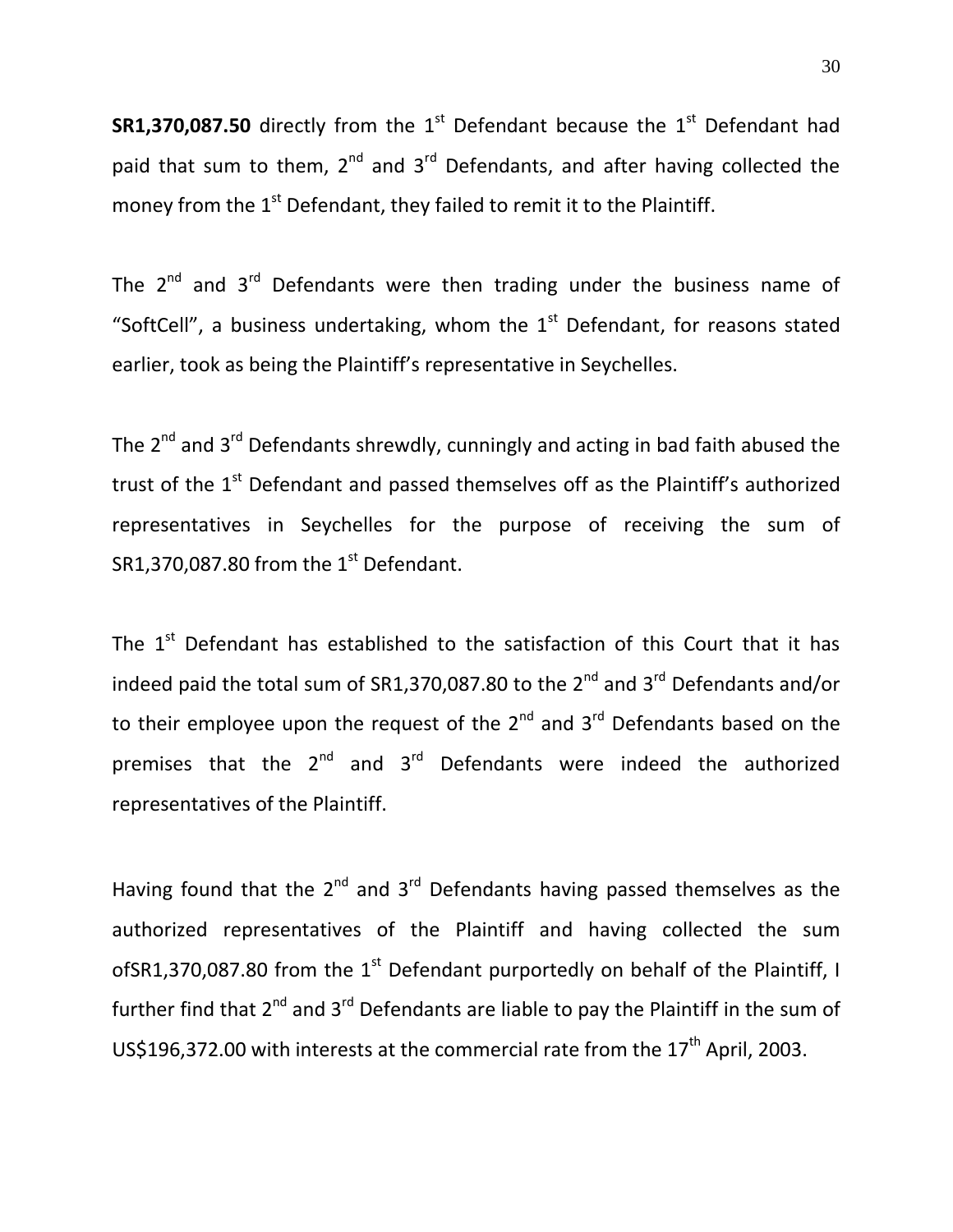On the basis of the evidence before this Court, I reject the defence of the  $2^{nd}$  and 3<sup>rd</sup> Defendants that the total sum of SR1,370,087.80 which they received from the  $1<sup>st</sup>$  Defendant was as a result of a separate contract of sale between the  $1<sup>st</sup>$ Defendant and them trading as Soft-Cell, and/or that that money was due to them as a result of a separate contract for service between the  $1<sup>st</sup>$  Defendant and them trading as Soft-Cell. Had there been such contracts or such an amount was due to them from the  $1<sup>st</sup>$  Defendant, the least that they could have done is to adduce such evidence before the Court, and this they failed to do.

### **Conclusions**

Have the 2<sup>nd</sup> and 3<sup>rd</sup> Defendants been improperly joined as Defendants in the proceedings?

The answer is no. The  $2^{nd}$  and  $3^{rd}$  Defendants were joined at the instance of the  $1<sup>st</sup>$  Defendant after following due judicial process. The  $2<sup>nd</sup>$  and  $3<sup>rd</sup>$  Defendants therefore have so far been properly joined in accordance with judicial procedures.

However, whether they ought to have been made parties to this suit can only be determined at the conclusion of the case after hearing evidence of the parties.

Do the pleadings against the  $2^{nd}$  and  $3^{rd}$  Defendants disclose any reasonable cause of action against the  $2^{nd}$  and  $3^{rd}$  Defendants?

Paragraphs 8, 9, 10, 12 as well as prayer (ii) of the Plaint indeed raise matters related to the  $2^{nd}$  and  $3^{rd}$  Defendants that called for their responses, if any. In fairness to them their presence in Court to defend their interests is a matter of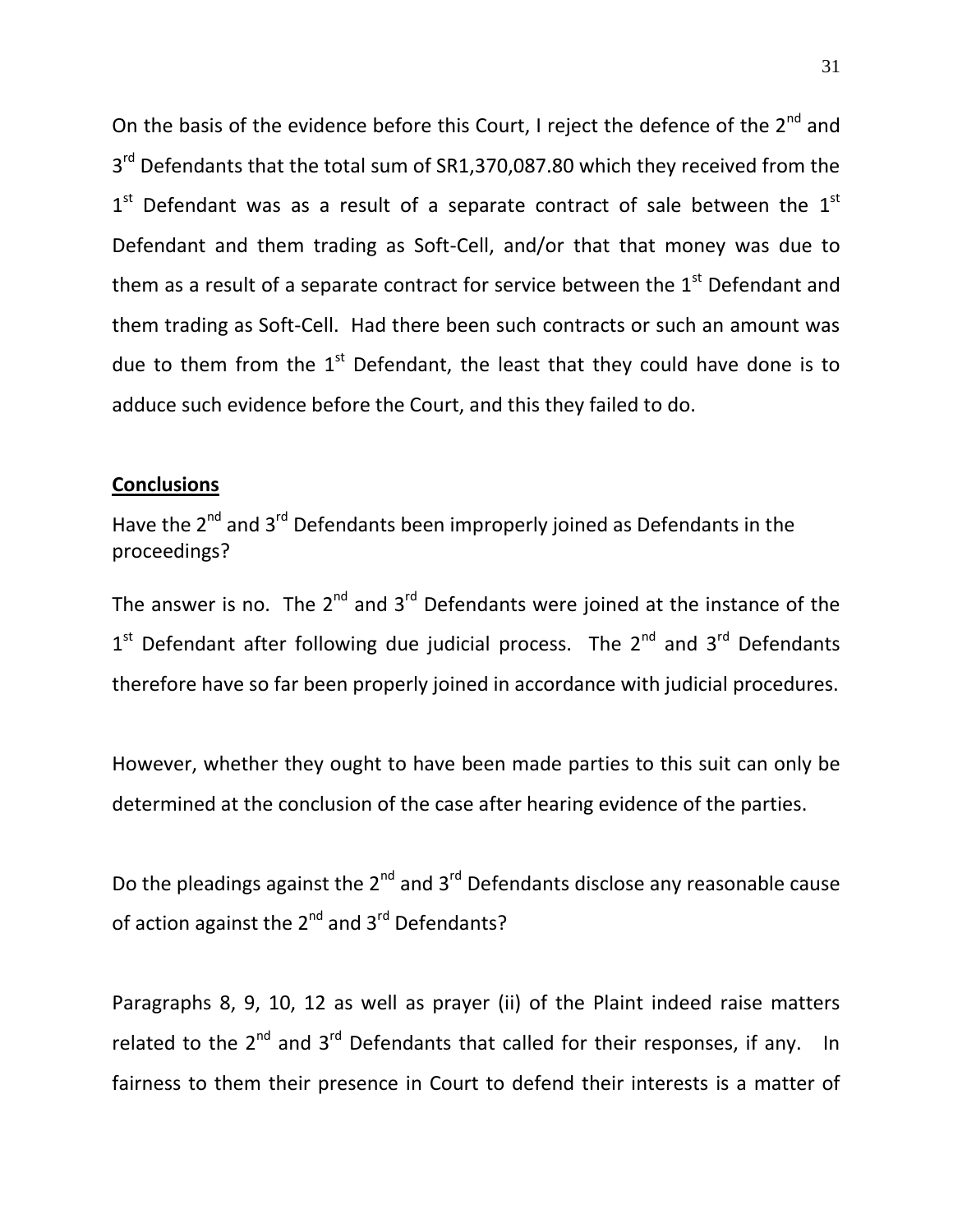natural justice. I find that the cause of action against the  $2^{nd}$  and  $3^{rd}$  Defendants is well founded and that they have been properly joined in order that the matter in issue be fully adjudicated among the parties.

Has the  $1<sup>st</sup>$  Defendant paid that sum of US\$196,372.00 or its equivalent in Seychelles Rupees to the 2<sup>nd</sup> and 3<sup>rd</sup> Defendant?

The quantities of mobile phones that were delivered in Seychelles to the  $1<sup>st</sup>$ Defendant, amounted to **SR1,046,862.17.**

The  $1^{\text{st}}$  Defendant made the following payments to the  $2^{\text{nd}}$  and  $3^{\text{rd}}$  Defendant for the benefit of the Plaintiff:

1<sup>st</sup> cash installment of **SR203,347.93** on 28<sup>th</sup> November, 2002 2<sup>nd</sup> cash installment of **SR203,347.93** on 5<sup>th</sup> December, 2002 3<sup>rd</sup> cash installment of **SR203,347.93** on 13<sup>th</sup> December, 2002 4<sup>th</sup> cash installment of **SR203,347.93** on 26<sup>th</sup> December, 2002 5<sup>th</sup> cash installment of **SR203,347.93** on 24<sup>th</sup> December, 2002 6<sup>th</sup> cash installment of **SR203,347.93** on 26<sup>th</sup> March, 2003 Advance payment of **SR150,000.00** on 25th March, 2003

The total amount of money paid out in cash by the  $1<sup>st</sup>$  Defendant and collected by 2<sup>nd</sup> and 3<sup>rd</sup> Defendants, by themselves or through their employee, totaled **SR1,370,087.58.**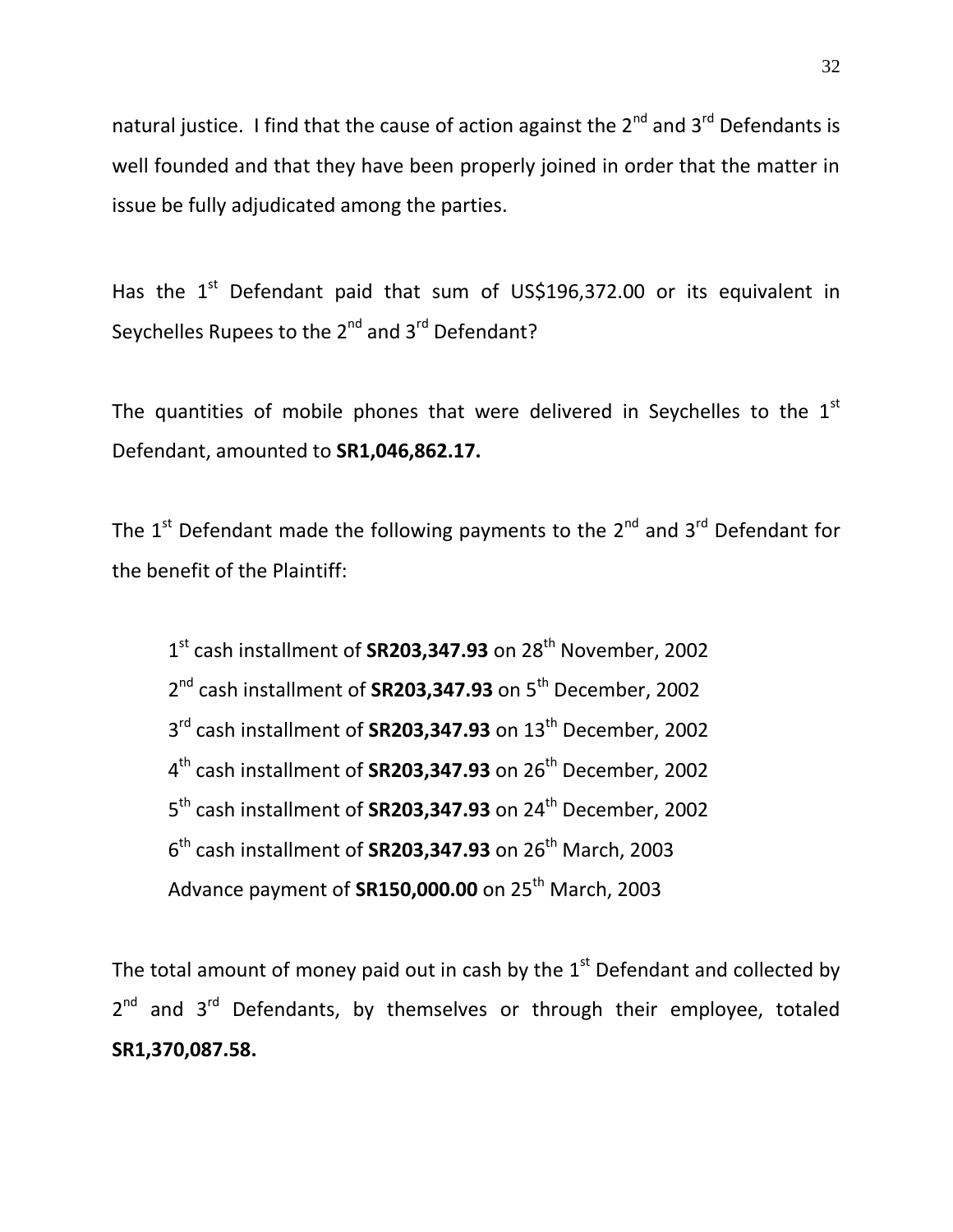The 1<sup>st</sup> Defendant made an overpayment of a sum of **SR323,225.41** to the 2<sup>nd</sup> and  $3<sup>rd</sup>$  Defendant. The Plaintiff adjusted that sum by crediting the  $1<sup>st</sup>$  Defendant the sum of **SR260,725.41** against the amount owed by the  $1<sup>st</sup>$  Defendant to the  $2<sup>nd</sup>$ and 3rd Defendant leaving an unpaid balance of **SR62,500.00.**

The  $1<sup>st</sup>$  Defendant made a one off payment on  $18<sup>th</sup>$  December, 2002 in the sum of **SR405,000.00** by cheque to the 2<sup>nd</sup> and 3<sup>rd</sup> Defendants in respect of repairs of mobile phone sets. That sum is not related to the transaction in dispute.

Who is now liable to make good the sum of US\$196,372.00 or its equivalent in Seychelles Rupees with interests at the commercial rate from the  $17<sup>th</sup>$  April, 2003 to the Plaintiff?

The simple answer to this question, for reasons stated above, is that it is the  $2^{nd}$ and  $3^{rd}$  Defendants who are liable to make good to the Plaintiff that sum of US\$196,372.00 with interests at the commercial rate from the 17<sup>th</sup> April, 2003.

This Court finds and concludes that the  $1<sup>st</sup>$  Defendant having paid the said sum of **SR1,370,087.58** to the 2<sup>nd</sup> and 3<sup>rd</sup> Defendants, judgment would be entered in favour of the Plaintiff as against the  $2^{nd}$  and  $3^{rd}$  Defendants jointly and severally.

Who is now liable in law to make good to the  $1<sup>st</sup>$  Defendant for that unpaid balance of SR62,500.00.